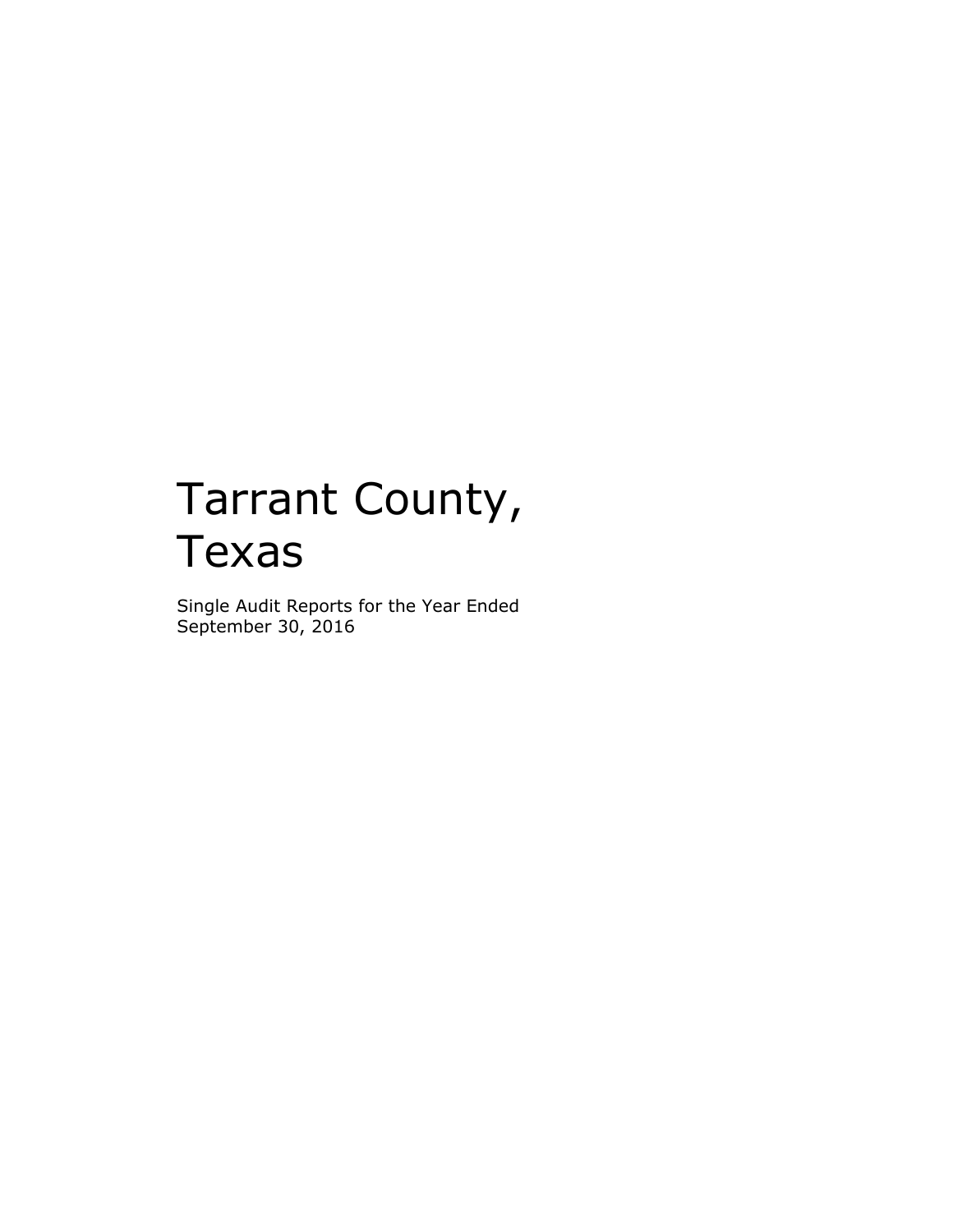# **TABLE OF CONTENTS**

|                                                                                                                                                                                                                                     | Page      |
|-------------------------------------------------------------------------------------------------------------------------------------------------------------------------------------------------------------------------------------|-----------|
| REPORT ON INTERNAL CONTROL OVER FINANCIAL REPORTING AND ON<br>COMPLIANCE AND OTHER MATTERS BASED ON AN AUDIT OF FINANCIAL<br>STATEMENTS PERFORMED IN ACCORDANCE WITH GOVERNMENT<br><b>AUDITING STANDARDS</b>                        | $1 - 2$   |
| REPORT ON COMPLIANCE FOR EACH MAJOR FEDERAL PROGRAM AND REPORT ON<br>INTERNAL CONTROL OVER COMPLIANCE, AND REPORT ON SCHEDULE OF<br>EXPENDITURES OF FEDERAL AWARDS REQUIRED BY THE UNIFORM GUIDANCE                                 | $3 - 5$   |
| REPORT ON COMPLIANCE FOR EACH MAJOR STATE PROGRAM AND REPORT ON<br>INTERNAL CONTROL OVER COMPLIANCE, AND REPORT ON SCHEDULE OF<br>EXPENDITURES OF STATE AWARDS REQUIRED BY THE STATE OF TEXAS<br>UNIFORM GRANT MANAGEMENT STANDARDS | $6 - 8$   |
| SCHEDULE OF EXPENDITURES OF FEDERAL AWARDS FOR THE YEAR ENDED<br><b>SEPTEMBER 30, 2016</b>                                                                                                                                          | $9 - 12$  |
| SCHEDULE OF EXPENDITURES OF STATE AWARDS FOR THE YEAR ENDED<br><b>SEPTEMBER 30, 2016</b>                                                                                                                                            | $13 - 14$ |
| NOTES TO THE SCHEDULES OF FEDERAL AND STATE AWARDS                                                                                                                                                                                  | 15        |
| SCHEDULE OF FINDINGS AND QUESTIONED COSTS                                                                                                                                                                                           | $16 - 21$ |
| CORRECTIVE ACTION PLAN (AS PREPARED BY COUNTY MANAGEMENT)                                                                                                                                                                           | $22 - 23$ |
| STATUS OF PRIOR YEAR FINDINGS (AS PREPARED BY COUNTY MANAGEMENT)                                                                                                                                                                    | 24        |

<u> 1980 - Johann Barn, mars ann an t-Amhain Aonaich an t-Aonaich an t-Aonaich ann an t-Aonaich ann an t-Aonaich</u>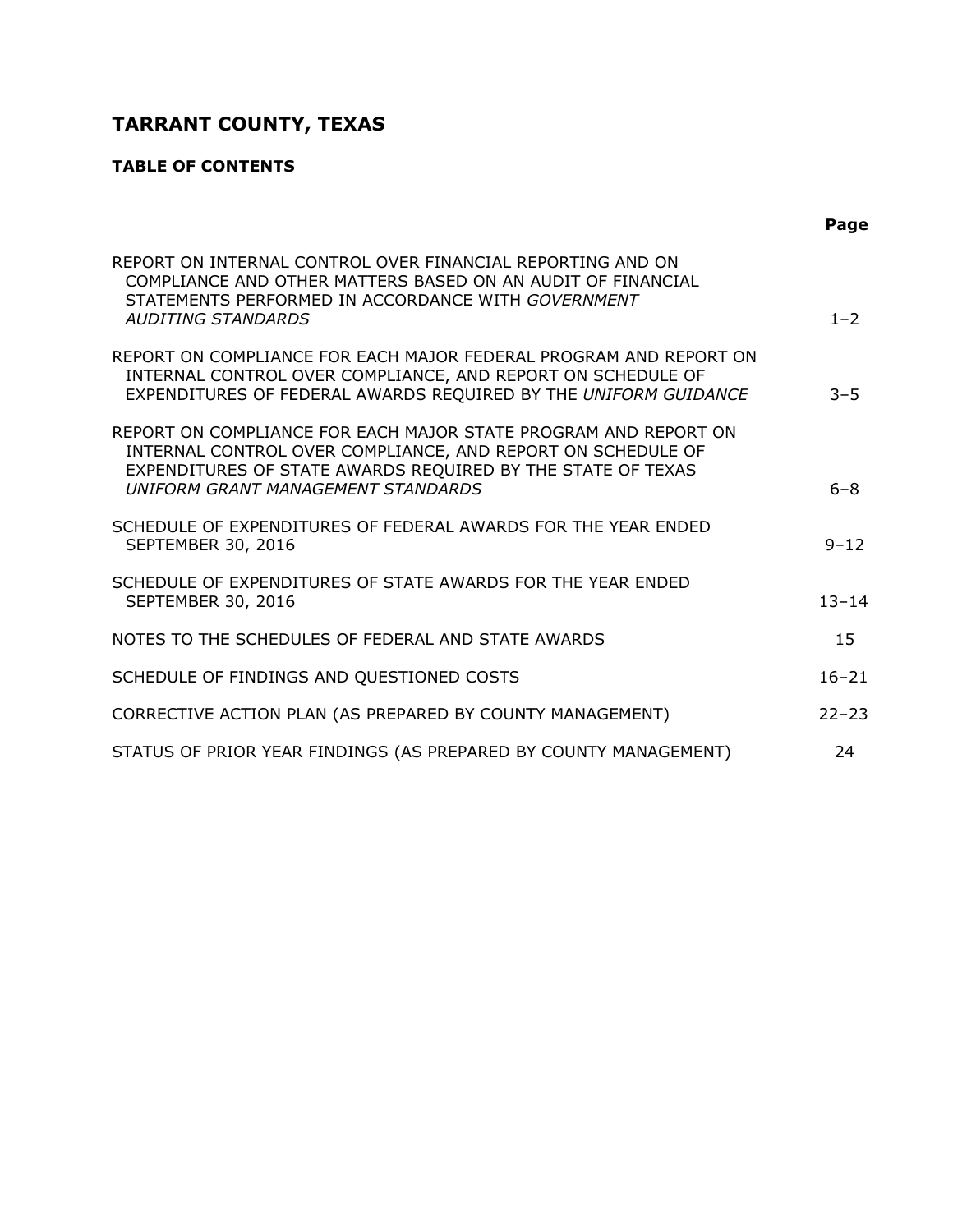

Deloitte & Touche LLP JPMorgan Chase Tower 2200 Ross Avenue Suite 1600 Dallas, TX 75201-6778 **USA** 

Tel: +1 214 840 7000 www.deloitte.com

#### **INTERNAL CONTROL OVER FINANCIAL REPORTING AND ON COMPLIANCE AND OTHER MATTERS BASED ON AN AUDIT OF FINANCIAL STATEMENTS PERFORMED IN ACCORDANCE WITH** *GOVERNMENT AUDITING STANDARDS*

The Honorable County Judge and Commissioners' Court Tarrant County, Texas

We have audited, in accordance with the auditing standards generally accepted in the United States of America and the standards applicable to financial audits contained in *Government Auditing Standards* issued by the Comptroller General of the United States, the financial statements of the governmental activities, the business-type activities, the aggregate discretely presented component units, each major fund, and the aggregate remaining fund information of Tarrant County, Texas (the County), as of and for the year ended September 30, 2016, and the related notes to the financial statements, which collectively comprise the County's basic financial statements, and have issued our report thereon dated March 28, 2017. Our report includes a reference to other auditors who audited the financial statements of the Tarrant County Hospital District and the Mental Health and Mental Retardation of Tarrant County, which represent all of the aggregate discretely presented component units, as described in our report on Tarrant County's financial statements. This report does not include the result of other auditors' testing of internal control over financial reporting or compliance and other matters that are reported on separately by those other auditors.

#### **Internal Control Over Financial Reporting**

In planning and performing our audit of the financial statements, we considered the County's internal control over financial reporting (internal control) to determine the audit procedures that are appropriate in the circumstances for the purpose of expressing our opinions on the financial statements, but not for the purpose of expressing an opinion on the effectiveness of the County's internal control. Accordingly, we do not express an opinion on the effectiveness of County's internal control.

A *deficiency in internal control* exists when the design or operation of a control does not allow management or employees, in the normal course of performing their assigned functions, to prevent, or detect and correct, misstatements on a timely basis. A *material weakness* is a deficiency, or a combination of deficiencies, in internal control, such that there is a reasonable possibility that a material misstatement of the entity's financial statements will not be prevented, or detected and corrected on a timely basis. A *significant deficiency* is a deficiency, or a combination of deficiencies, in internal control that is less severe than a material weakness, yet important enough to merit attention by those charged with governance.

Our consideration of internal control was for the limited purpose described in the first paragraph of this section and was not designed to identify all deficiencies in internal control that might be material weaknesses or significant deficiencies. Given these limitations, during our audit we did not identify any deficiencies in internal control that we consider to be material weaknesses. However, material weaknesses may exist that have not been identified.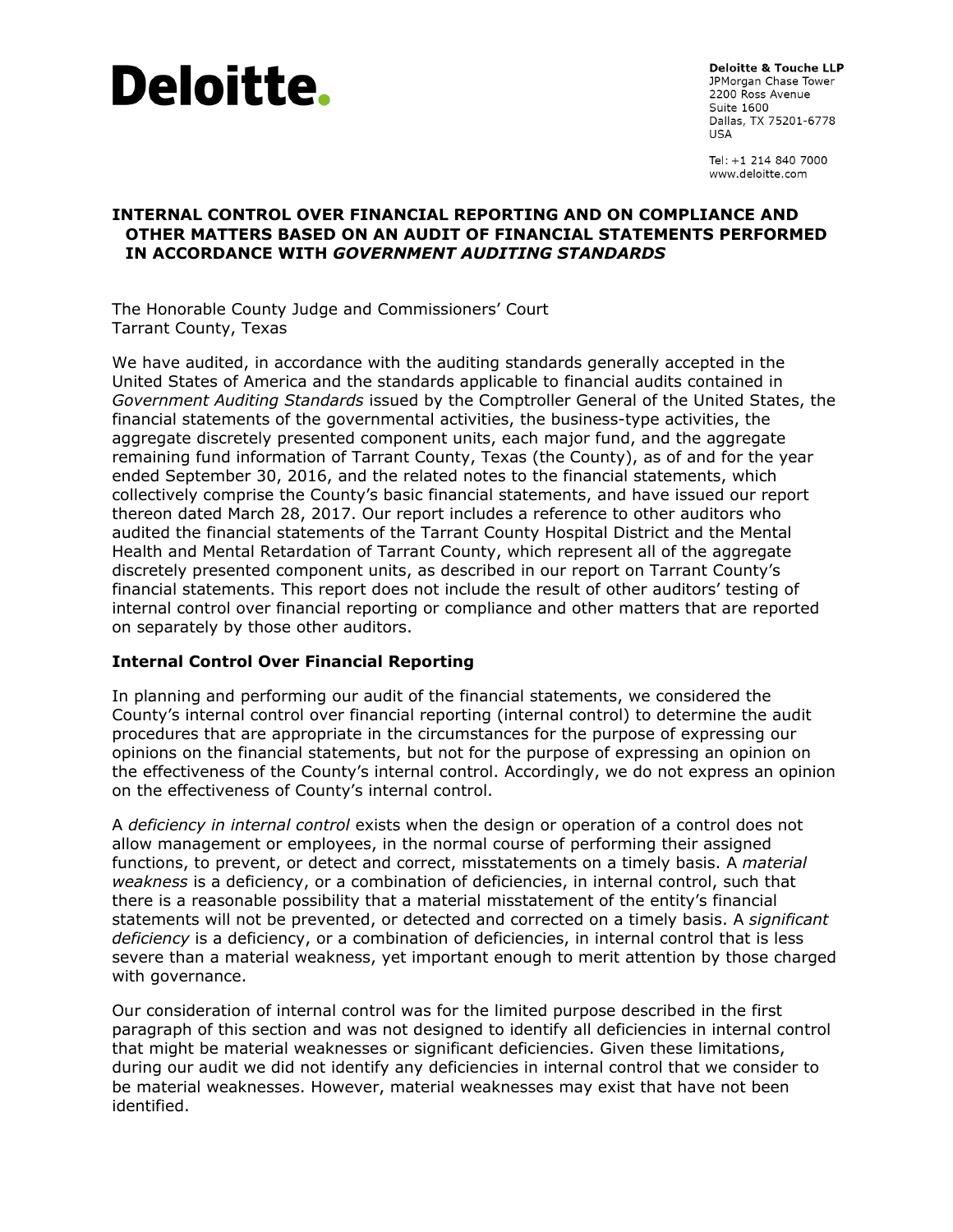#### **Compliance and Other Matters**

As part of obtaining reasonable assurance about whether County's financial statements are free from material misstatement, we performed tests of its compliance with certain provisions of laws, regulations, contracts, and grant agreements, noncompliance with which could have a direct and material effect on the determination of financial statement amounts. However, providing an opinion on compliance with those provisions was not an objective of our audit, and accordingly, we do not express such an opinion. The results of our tests disclosed no instances of noncompliance or other matters that are required to be reported under *Government Auditing Standards*.

#### **Purpose of this Report**

The purpose of this report is solely to describe the scope of our testing of internal control and compliance and the results of that testing, and not to provide an opinion on the effectiveness of the County's internal control or on compliance. This report is an integral part of an audit performed in accordance with *Government Auditing Standards* in considering the entity's internal control and compliance. Accordingly, this communication is not suitable for any other purpose.

Deloitte & Touche LLP

March 28, 2017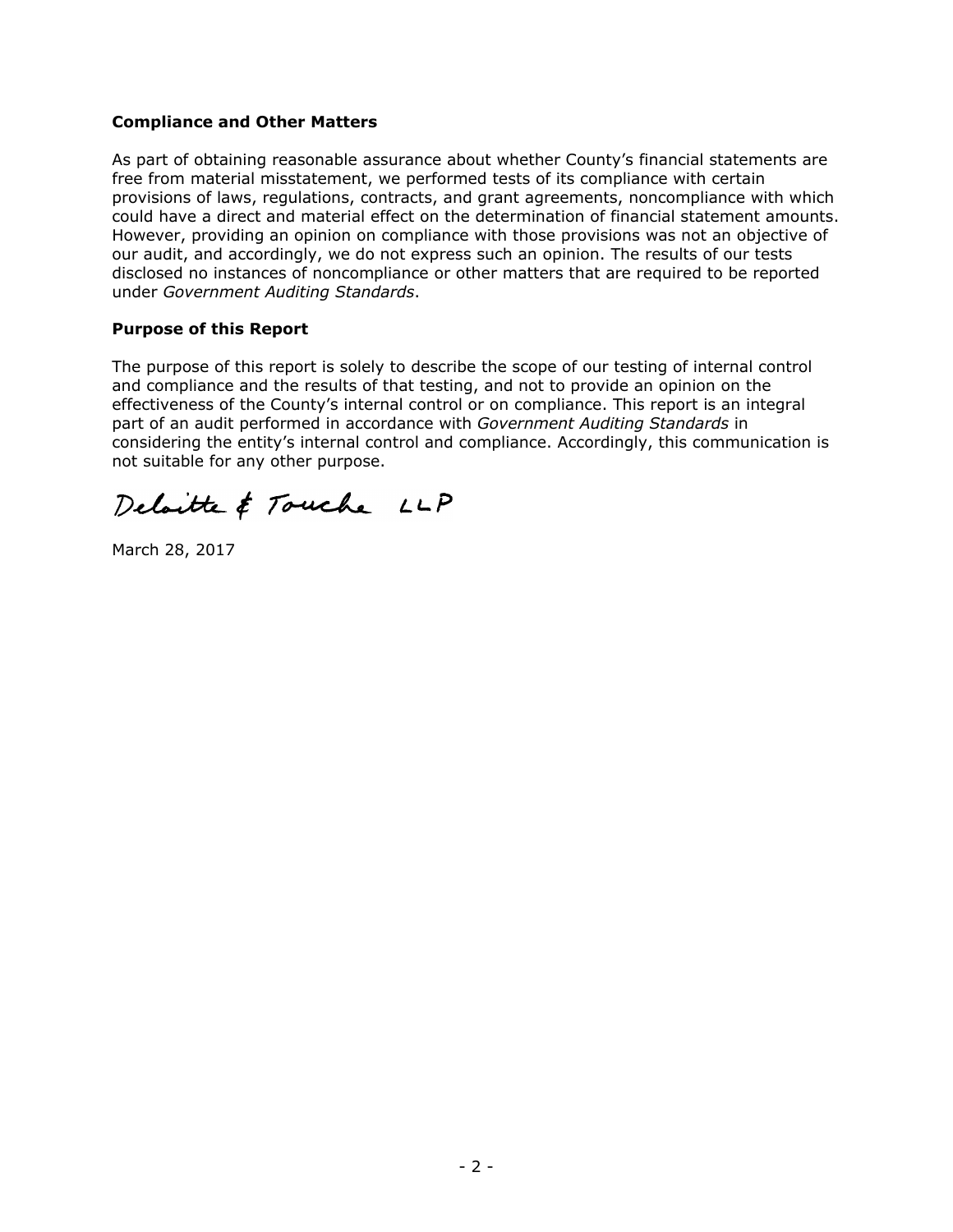

**Deloitte & Touche LLP** JPMorgan Chase Tower 2200 Ross Avenue **Suite 1600** Dallas, TX 75201-6778 **LISA** 

Tel: +1 214 840 7000 www.deloitte.com

#### **REPORT ON COMPLIANCE FOR EACH MAJOR FEDERAL PROGRAM; REPORT ON INTERNAL CONTROL OVER COMPLIANCE; AND REPORT ON SCHEDULE OF EXPENDITURES OF FEDERAL AWARDS REQUIRED BY THE** *UNIFORM GUIDANCE*

The Honorable County Judge and Commissioners Court Tarrant County, Texas

#### **Report on Compliance for Each Major Federal Program**

We have audited Tarrant County's (the "County") compliance with the types of compliance requirements described in the *OMB Compliance Supplement* that could have a direct and material effect on each of the County's major federal programs for the year ended September 30, 2016. The County's major federal programs are identified in the summary of auditor's results section of the accompanying Schedule of Findings and Questioned Costs.

The County's basic financial statements include the operations of the Tarrant County Hospital District and the Mental Health and Mental Retardation of Tarrant County, which received federal and state awards not included in the County's Schedules of Expenditures of Federal and State Awards for the year ended September 30, 2016. Our audit, described below, did not include the operations of the Tarrant County Hospital District or the Mental Health and Mental Retardation of Tarrant County because the entities engaged other auditors to perform audits in accordance with *Title 2 U.S. Code of Federal Regulations Part 200, Uniform Administrative Requirements, Cost Principles, and Audit Requirements for Federal Awards* ("Uniform Guidance"), as applicable. This report does not include the results of the other auditors' testing of internal control over compliance or over compliance that are reported on separately by those auditors.

#### **Management's Responsibility**

Management is responsible for compliance with federal statutes, regulations, and the terms and conditions of its federal awards applicable to its federal programs.

#### **Auditor's Responsibility**

Our responsibility is to express an opinion on compliance for each of the County's major federal programs based on our audit of the types of compliance requirements referred to above. We conducted our audit of compliance in accordance with auditing standards generally accepted in the United States of America; the standards applicable to financial audits contained in *Government Auditing Standards*, issued by the Comptroller General of the United States; and the audit requirements of the Uniform Guidance. Those standards and the Uniform Guidance require that we plan and perform the audit to obtain reasonable assurance about whether noncompliance with the types of compliance requirements referred to above that could have a direct and material effect on a major federal program occurred. An audit includes examining, on a test basis, evidence about the County's compliance with those requirements and performing such other procedures as we considered necessary in the circumstances.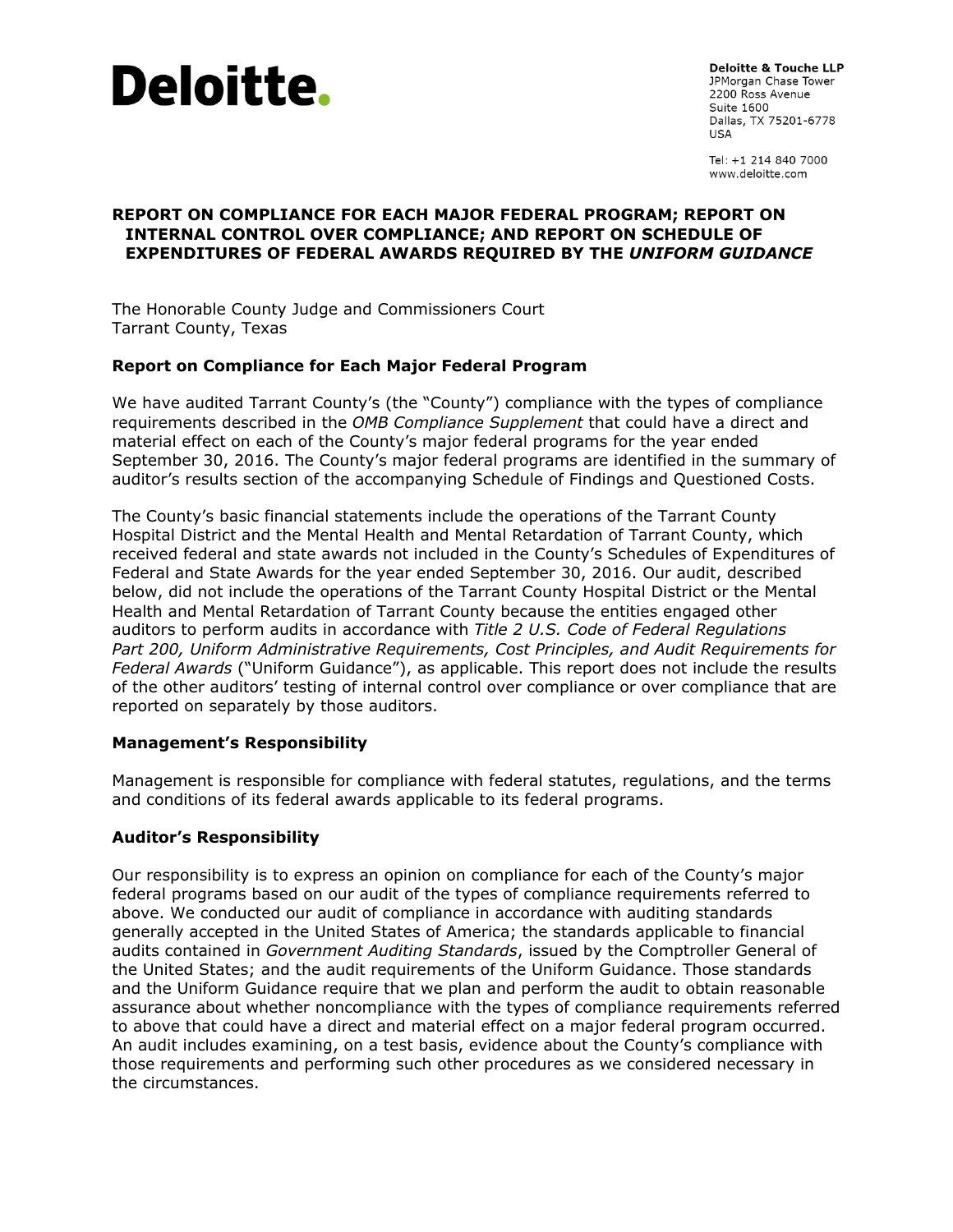We believe that our audit provides a reasonable basis for our opinion on compliance for each major federal program. However, our audit does not provide a legal determination of the County's compliance.

#### **Opinion on Each Major Federal Program**

In our opinion, the County complied, in all material respects, with the types of compliance requirements referred to above that could have a direct and material effect on each of its major programs for the year ended September 30, 2016.

#### **Other Matters**

The results of our auditing procedures disclosed instances of noncompliance, which are required to be reported in accordance with the Uniform Guidance and which are described in the accompanying schedule of findings and questioned costs as items 2016-001 and 2016- 003. Our opinion on each major federal program is not modified with respect to these matters.

The County's response to the noncompliance findings identified in our audit is described in the accompanying corrective action plan. The County's response was not subjected to the auditing procedures applied in the audit of compliance and, accordingly, we express no opinion on the response.

#### **Report on Internal Control over Compliance**

Management of the County is responsible for establishing and maintaining effective internal control over compliance with the types of compliance requirements referred to above. In planning and performing our audit of compliance, we considered the County's internal control over compliance with the types of requirements that could have a direct and material effect on each major federal program to determine the auditing procedures that are appropriate in the circumstances for the purpose of expressing an opinion on compliance for each major federal program and to test and report on internal control over compliance in accordance with the Uniform Guidance, but not for the purpose of expressing an opinion on the effectiveness of internal control over compliance. Accordingly, we do not express an opinion on the effectiveness of the County's internal control over compliance.

A *deficiency in internal control over compliance* exists when the design or operation of a control over compliance does not allow management or employees, in the normal course of performing their assigned functions, to prevent, or detect and correct, noncompliance with a type of compliance requirement of a federal program on a timely basis. A *material weakness in internal control over compliance* is a deficiency, or combination of deficiencies, in internal control over compliance, such that there is a reasonable possibility that material noncompliance with a type of compliance requirement of a federal program will not be prevented, or detected and corrected, on a timely basis. A *significant deficiency in internal control over compliance* is a deficiency, or a combination of deficiencies, in internal control over compliance with a type of compliance requirement of a major program that is less severe than a material weakness in internal control over compliance, yet important enough to merit attention by those charged with governance.

Our consideration of internal control over compliance was for the limited purpose described in the first paragraph of this section and was not designed to identify all deficiencies in internal control over compliance that might be material weaknesses or significant deficiencies and therefore, material weaknesses or significant deficiencies may exist that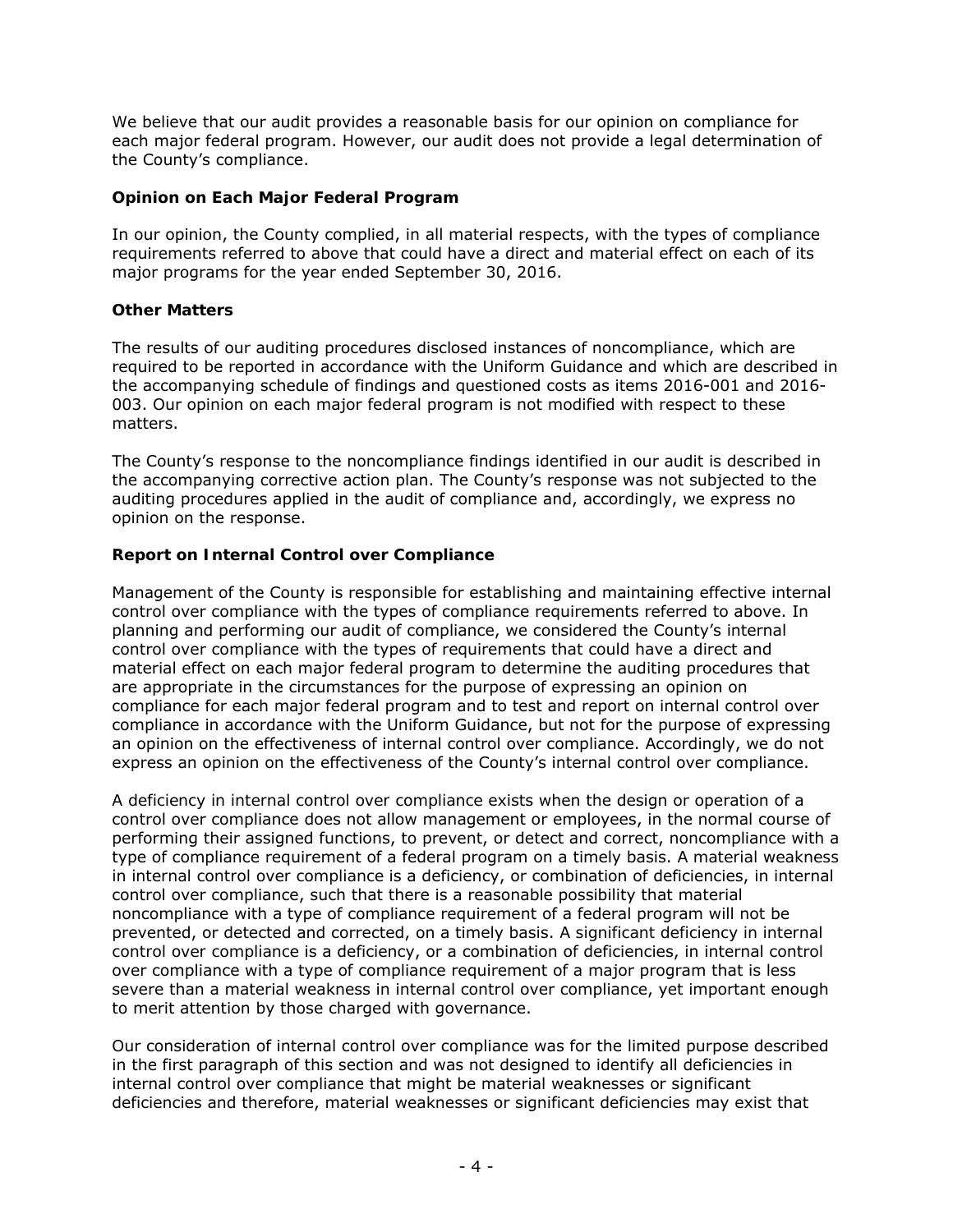have not been identified. We did not identify any deficiencies in internal control over compliance that we consider to be material weaknesses. However, we identified certain deficiencies in internal control over compliance, as described in the accompanying schedule of findings and questioned costs as items 2016-001 and 2016-003 that we consider to be significant deficiencies.

The County's response to the internal control over compliance findings identified in our audit are described in the accompanying corrective action plan. The County's response was not subjected to the auditing procedures applied in the audit of compliance and, accordingly, we express no opinion on the response.

The purpose of this report on internal control over compliance is solely to describe the scope of our testing of internal control over compliance and the results of that testing based on the requirements of the Uniform Guidance. Accordingly, this report is not suitable for any other purpose.

#### **Report on Schedule of Expenditures of Federal Awards Required by the Uniform Guidance**

We have audited the financial statements of the governmental activities, the business-type activities, the aggregate discretely presented component units, each major fund, and the aggregate remaining fund information of the County as of and for the year ended September 30, 2016, and the related notes to the financial statements, which collectively comprise the County's basic financial statements. We issued our report thereon dated March 28, 2017, which contained unmodified opinions on those financial statements. Our report includes reference to other auditors who audited the financial statements of the Tarrant County Hospital District and the Mental Health and Mental Retardation of Tarrant County, which represent all of the aggregate discretely presented component units, as described in our report on Tarrant County's financial statements. Our audit was conducted for the purpose of forming opinions on the financial statements that collectively comprise the basic financial statements. The accompanying Schedule of Expenditures of Federal Awards is presented for purposes of additional analysis as required by the Uniform Guidance and is not a required part of the basic financial statements. Such information is the responsibility of management and was derived from and relates directly to the underlying accounting and other records used to prepare the basic financial statements. The information has been subjected to the auditing procedures applied in the audit of the financial statements and certain additional procedures, including comparing and reconciling such information directly to the underlying accounting and other records used to prepare the basic financial statements or to the basic financial statements themselves, and other additional procedures in accordance with auditing standards generally accepted in the United States of America. In our opinion, the Schedule of Expenditures of Federal Awards is fairly stated in all material respects in relation to the basic financial statements as a whole.

Deloitte & Touche LLP

June 8, 2017, except for our Report on the Schedule of Expenditures of Federal Awards required by Uniform Guidance, for which the date is March 28, 2017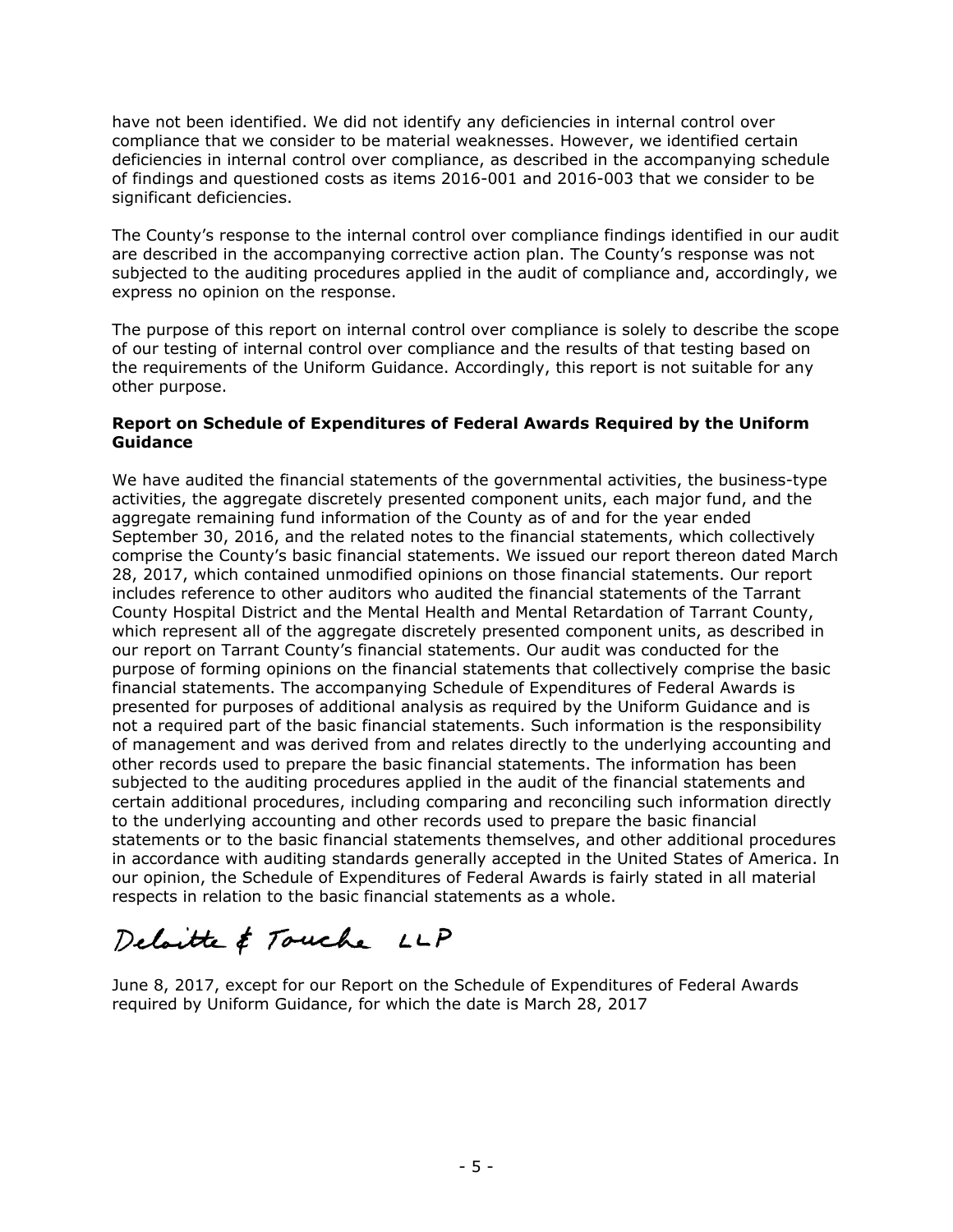

**Deloitte & Touche LLP** JPMorgan Chase Tower 2200 Ross Avenue **Suite 1600** Dallas, TX 75201-6778 LISA

Tel: +1 214 840 7000 www.deloitte.com

#### **REPORT ON COMPLIANCE FOR EACH MAJOR STATE PROGRAM; REPORT ON INTERNAL CONTROL OVER COMPLIANCE; AND REPORT ON SCHEDULE OF EXPENDITURES OF STATE AWARDS REQUIRED BY THE STATE OF TEXAS UNIFORM GRANT MANAGEMENT STANDARDS**

The Honorable County Judge and Commissioners Court Tarrant County, Texas

#### **Report on Compliance for Each Major State Program**

We have audited Tarrant County's (the "County") compliance with the types of compliance requirements described in the State of Texas *Uniform Grant Management Standards* ("UGMS") that could have a direct and material effect on each of the County's major state programs for the year ended September 30, 2016. The County's major state programs are identified in the summary of auditor's results section of the accompanying schedule of findings and questioned costs.

The County's basic financial statements include the operations of the Tarrant County Hospital District and the Mental Health and Mental Retardation of Tarrant County, which received federal and state awards not included in the County's Schedules of Expenditures of Federal and State Awards for the year ended September 30, 2016. Our audit, described below, did not include the operations of the Tarrant County Hospital District or the Mental Health and Mental Retardation of Tarrant County because the entities engaged other auditors to perform audits in accordance with UGMS, as applicable. This report does not include the results of the other auditors' testing of internal control over compliance or over compliance that are reported on separately by those auditors.

#### **Management's Responsibility**

Management is responsible for compliance with the requirements of laws, regulations, contracts, and grants applicable to its state programs.

#### **Auditor's Responsibility**

Our responsibility is to express an opinion on compliance for each of the County's major state programs based on our audit of the types of compliance requirements referred to above. We conducted our audit of compliance in accordance with auditing standards generally accepted in the United States of America; the standards applicable to financial audits contained in *Government Auditing Standards*, issued by the Comptroller General of the United States; and UGMS. Those standards and UGMS require that we plan and perform the audit to obtain reasonable assurance about whether noncompliance with the types of compliance requirements referred to above that could have a direct and material effect on a major state program occurred. An audit includes examining, on a test basis, evidence about the County's compliance with those requirements and performing such other procedures as we considered necessary in the circumstances.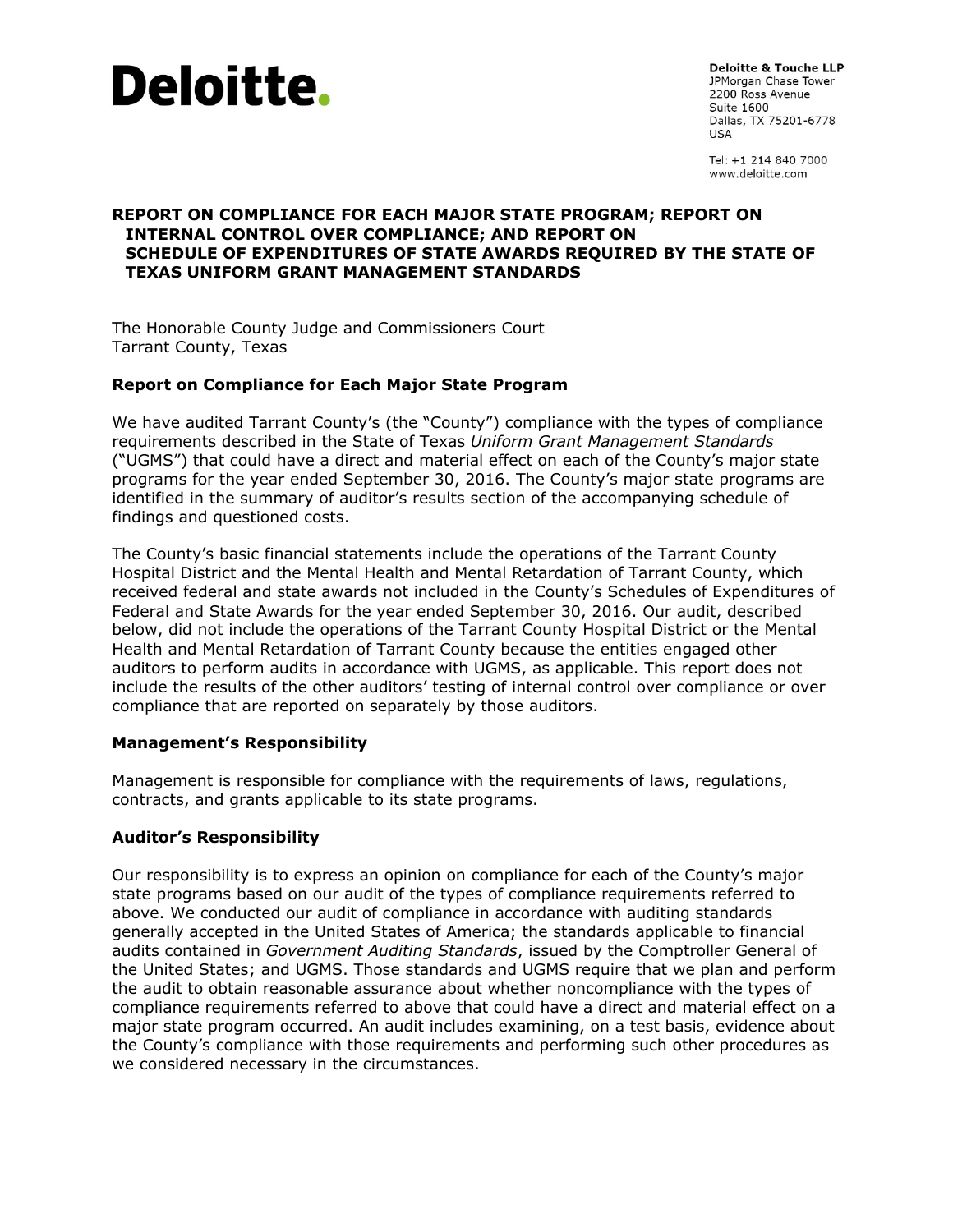We believe that our audit provides a reasonable basis for our opinion on compliance for each major state program. However, our audit does not provide a legal determination of the County's compliance.

#### **Opinion on Each of the Major State Programs**

In our opinion, the County complied, in all material respects, with the types of compliance requirements referred to above that could have a direct and material effect on each of its major state programs for the year ended September 30, 2016.

#### **Other Matters**

The results of our auditing procedures disclosed instances of noncompliance, which are required to be reported in accordance with UGMS and which are described in the accompanying schedule of findings and questioned costs as items 2016-001, 2016-002 and 2016-004. Our opinion on each major state program is not modified with respect to these matters.

The County's response to the noncompliance findings identified in our audit is described in the accompanying corrective action plan. The County's response was not subjected to the auditing procedures applied in the audit of compliance and, accordingly, we express no opinion on the response.

#### **Report on Internal Control over Compliance**

Management of the County is responsible for establishing and maintaining effective internal control over compliance with the types of compliance requirements referred to above. In planning and performing our audit of compliance, we considered the County's internal control over compliance with the types of requirements that could have a direct and material effect on each major state program to determine the auditing procedures that are appropriate in the circumstances for the purpose of expressing an opinion on compliance for each major state program and to test and report on internal control over compliance in accordance with UGMS, but not for the purpose of expressing an opinion on the effectiveness of internal control over compliance. Accordingly, we do not express an opinion on the effectiveness of the County's internal control over compliance.

A *deficiency in internal control over compliance* exists when the design or operation of a control over compliance does not allow management or employees, in the normal course of performing their assigned functions, to prevent, or detect and correct, noncompliance with a type of compliance requirement of a state program on a timely basis. A *material weakness in internal control over compliance* is a deficiency, or combination of deficiencies, in internal control over compliance, such that there is a reasonable possibility that material noncompliance with a type of compliance requirement of a state program will not be prevented, or detected and corrected, on a timely basis. A *significant deficiency in internal control over compliance* is a deficiency, or a combination of deficiencies, in internal control over compliance with a type of compliance requirement of a state program that is less severe than a material weakness in internal control over compliance, yet important enough to merit attention by those charged with governance.

Our consideration of internal control over compliance was for the limited purpose described in the first paragraph of this section and was not designed to identify all deficiencies in internal control over compliance that might be material weaknesses or significant deficiencies and therefore, material weaknesses or significant deficiencies may exist that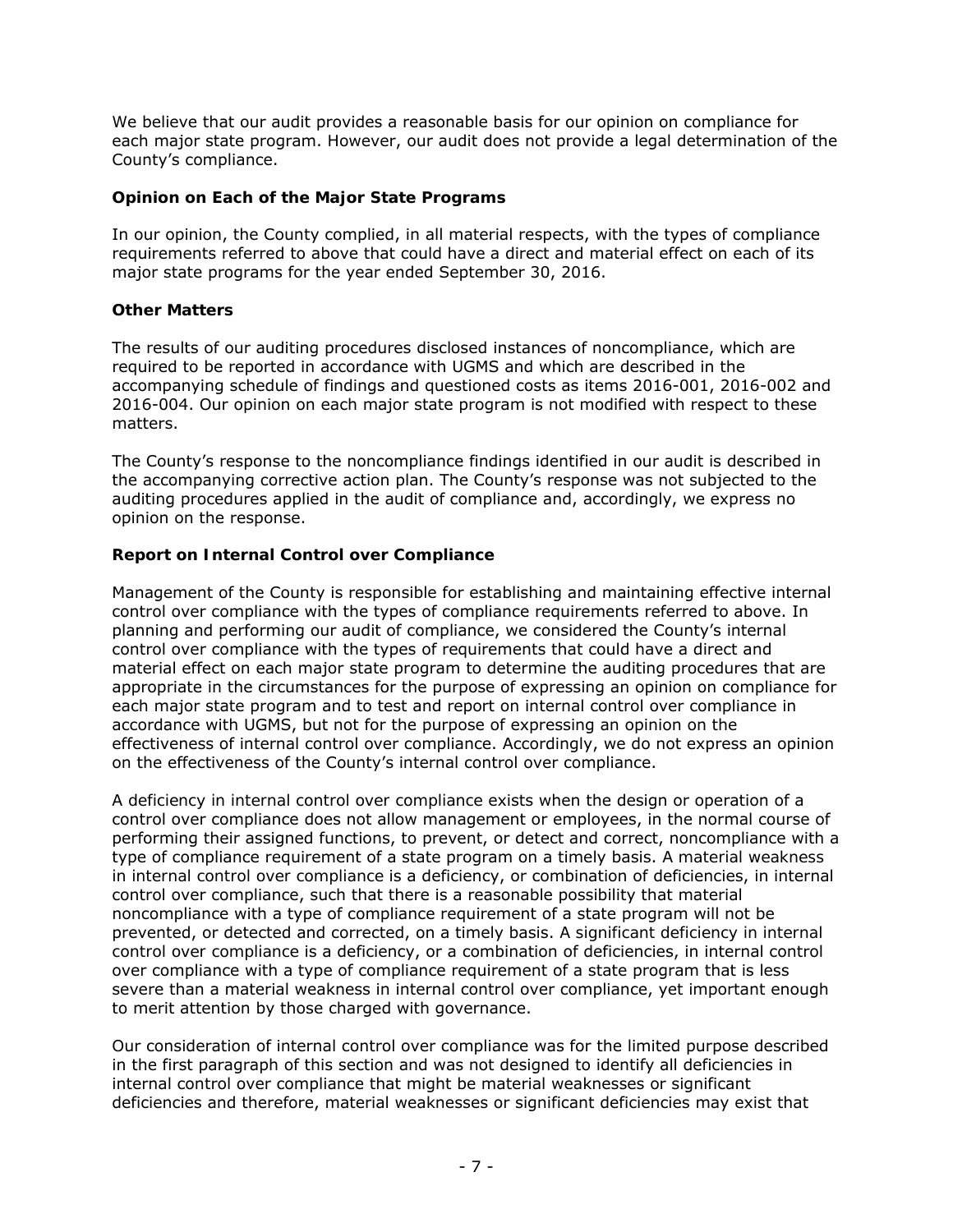were not identified. We did not identify any deficiencies in internal control over compliance that we consider to be material weaknesses. However, we identified certain deficiencies in internal control over compliance, as described in the accompanying schedule of findings and questioned costs as items 2016-001, 2016-002 and 2016-004 that we consider to be significant deficiencies.

The County's response to the internal control over compliance findings identified in our audit are described in the accompanying corrective action plan. The County's response was not subjected to the auditing procedures applied in the audit of compliance and, accordingly, we express no opinion on the response.

The purpose of this report on internal control over compliance is solely to describe the scope of our testing of internal control over compliance and the results of that testing based on the requirements of UGMS. Accordingly, this report is not suitable for any other purpose.

#### **Report on Schedule of Expenditures of State Awards Required by UGMS**

We have audited the financial statements of the governmental activities, the business-type activities, the aggregate discretely presented component units, each major fund, and the aggregate remaining fund information of the County as of and for the year ended September 30, 2016, and the related notes to the financial statements, which collectively comprise the County's basic financial statements. We issued our report thereon dated March 28, 2017, which contained unmodified opinions on those financial statements. Our report includes reference to other auditors who audited the financial statements of the Tarrant County Hospital District and the Mental Health and Mental Retardation of Tarrant County, which represent all of the aggregate discretely presented component units, as described in our report on Tarrant County's financial statements. Our audit was conducted for the purpose of forming opinions on the financial statements that collectively comprise the basic financial statements. The accompanying Schedule of Expenditures of State Awards is presented for purposes of additional analysis as required by the UGMS and is not a required part of the basic financial statements. Such information is the responsibility of management and was derived from and relates directly to the underlying accounting and other records used to prepare the basic financial statements. The information has been subjected to the auditing procedures applied in the audit of the financial statements and certain additional procedures, including comparing and reconciling such information directly to the underlying accounting and other records used to prepare the basic financial statements or to the basic financial statements themselves, and other additional procedures in accordance with auditing standards generally accepted in the United States of America. In our opinion, the Schedule of Expenditures of State Awards is fairly stated in all material respects in relation to the basic financial statements as a whole.

# Deloitte & Touche LLP

June 8, 2017, except for our Report on the Schedule of Expenditures of State Awards required by UGMS, for which the date is March 28, 2017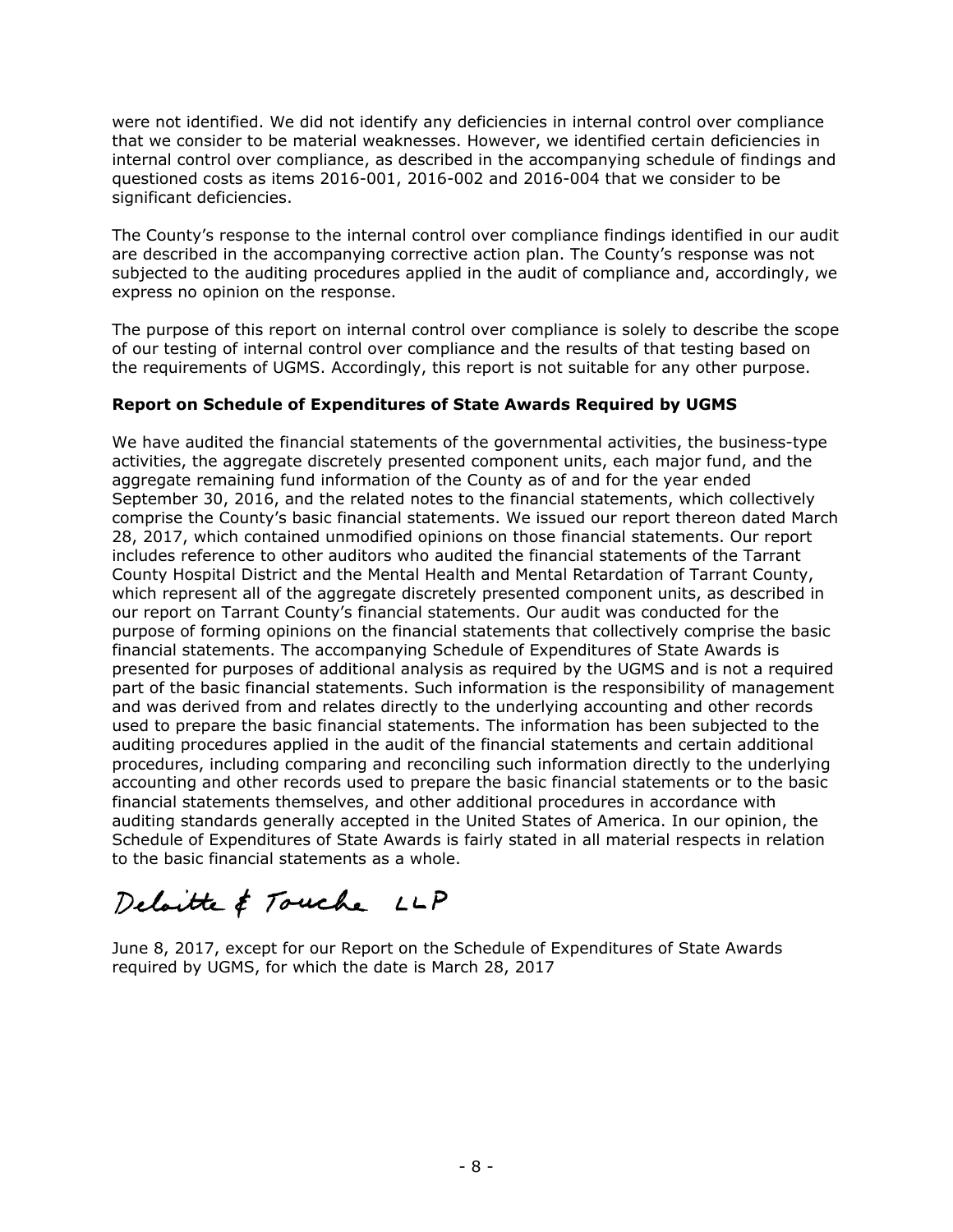#### **Tarrant County, Texas Schedule of Expenditures of Federal Awards For the Year Ended September 30, 2016**

| ror the rear Ended Oeptember 30, 2016                                                                                                  |              |                                                  |                      | Federal                          |
|----------------------------------------------------------------------------------------------------------------------------------------|--------------|--------------------------------------------------|----------------------|----------------------------------|
|                                                                                                                                        | Federal      |                                                  |                      | <b>Amounts</b><br>Passed-Through |
| <b>Federal Grantor/</b>                                                                                                                | <b>CFDA</b>  |                                                  | Federal              | to                               |
| <b>Pass-Through Grantor Program Title</b>                                                                                              |              | Number Grant/Contract Number                     | <b>Expenditures</b>  | <b>Subrecipients</b>             |
| <b>U.S. DEPARTMENT OF AGRICULTURE</b>                                                                                                  |              |                                                  |                      |                                  |
| National School Lunch Program                                                                                                          | 10.555 01352 |                                                  | 111,168              | 0                                |
| National School Lunch Program                                                                                                          | 10.555       | 01352                                            | 17,178               | 0                                |
| Total CFDA 10.555 & Child Nutrition Cluster                                                                                            |              |                                                  | 128,346              | $\pmb{0}$                        |
| Special Supplemental Nutrition Program for Women, Infants and Children                                                                 |              |                                                  |                      |                                  |
| Pass-Through from Texas Department of State Health Services                                                                            | 10.557       | 2015-047383                                      | 25,236               | 0                                |
| Pass-Through from Texas Department of State Health Services                                                                            |              | 10.557 2016-048874-001                           | 7,877,718            | 0                                |
| Total CFDA 10.557                                                                                                                      |              |                                                  | 7,902,954            | $\pmb{0}$                        |
|                                                                                                                                        |              |                                                  |                      |                                  |
| Total U.S. Department of Agriculture                                                                                                   |              |                                                  | 8,031,300            | 0                                |
|                                                                                                                                        |              |                                                  |                      |                                  |
| U.S. DEPARTMENT OF HOUSING AND URBAN DEVELOPMENT                                                                                       |              |                                                  |                      |                                  |
| Community Development Block Grants/Entitlement Grants - 38th Year                                                                      | 14.218       | B12-UC-48-0001                                   | 6,240                | 0                                |
| Community Development Block Grants/Entitlement Grants - 39th Year                                                                      | 14.218       | B13-UC-48-0001                                   | 460,950              | 0                                |
| Community Development Block Grants/Entitlement Grants - 40th Year                                                                      |              | 14.218 B14-UC-48-0001<br>14.218 B15-UC-48-0001   | 855,640<br>1,714,147 | 0<br>29,272                      |
| Community Development Block Grants/Entitlement Grants - 41st Year<br>Community Development Block Grants/Entitlement Grants - 42nd Year |              | 14.218 B16-UC-48-0001                            | 131,430              | 0                                |
| Total CFDA 14.218 & CDBG Entitlement Grants Cluster                                                                                    |              |                                                  | 3,168,407            | 29,272                           |
|                                                                                                                                        |              |                                                  |                      |                                  |
| Community Development Block Grants/Non-Entitlement Grants (NSP)                                                                        | 14.228       | B08-UN-48-0002                                   | 9,179                | $\mathbf 0$                      |
|                                                                                                                                        |              |                                                  |                      |                                  |
|                                                                                                                                        |              |                                                  |                      |                                  |
| Emergency Solutions Grant Program - 40th Year<br>Emergency Solutions Grant Program - 41st Year                                         | 14.231       | E-14-UC-48-0001<br>14.231 E-15-UC-48-0001        | 2,718<br>183,956     | 0<br>109,349                     |
| Emergency Solutions Grant Program - 42nd Year                                                                                          |              | 14.231 E-16-UC-48-0001                           | 16,967               | 12,687                           |
| Total CFDA 14.231                                                                                                                      |              |                                                  | 203.641              | 122,036                          |
|                                                                                                                                        |              |                                                  |                      |                                  |
| Continuum of Care Program                                                                                                              | 14.267       | TX0114L6T011306                                  | (689)                | 0                                |
| Continuum of Care Program                                                                                                              | 14.267       | TX0115L6T011306                                  | 8,098                | 8,098                            |
| Continuum of Care Program                                                                                                              |              | 14.267 TX0287L6T011302                           | 20,254               | 20,252                           |
| Continuum of Care Program                                                                                                              | 14.267       | TX0259L6T011302                                  | 23,109               | 23,109                           |
| Continuum of Care Program<br>Continuum of Care Program                                                                                 |              | 14.267 TX0321L6T011301<br>14.267 TX0362L6T011300 | 5,505<br>11,986      | 5,505<br>11,986                  |
| Continuum of Care Program                                                                                                              |              | 14.267 TX0102L6T011306                           | 22,474               | 22,474                           |
| Continuum of Care Program                                                                                                              | 14.267       | TX0102L6T011407                                  | 85,550               | 81,934                           |
| Continuum of Care Program                                                                                                              | 14.267       | TX0114L6T011407                                  | 94,332               | 92,967                           |
| Continuum of Care Program                                                                                                              |              | 14.267 TX0093L6T011407                           | 146,004              | 145,729                          |
| Continuum of Care Program                                                                                                              | 14.267       | TX0097L6T011407                                  | 12,209               | 12,194                           |
| Continuum of Care Program<br>Continuum of Care Program                                                                                 | 14.267       | 14.267 TX0115L6T011407<br>TX0116L6T011407        | 61,717<br>130,569    | 59,152<br>125,847                |
| Continuum of Care Program                                                                                                              |              | 14.267 TX0104L6T011407                           | 298,323              | 288,648                          |
| Continuum of Care Program                                                                                                              |              | 14.267 TX0113L6T011407                           | 470,320              | 237,014                          |
| Continuum of Care Program                                                                                                              | 14.267       | TX0287L6T011403                                  | 144,969              | 139,412                          |
| Continuum of Care Program                                                                                                              |              | 14.267 TX0259L6T011403                           | 91,748               | 88,592                           |
| Continuum of Care Program                                                                                                              | 14.267       | TX0321L6T011402                                  | 117,890              | 115,761                          |
| Continuum of Care Program                                                                                                              |              | 14.267 TX0362L6T011401                           | 115,831              | 110,395                          |
| Continuum of Care Program                                                                                                              | 14.267       | TX0381L6T011400<br>14.267 TX0114L6T011508        | 85,558<br>19,396     | 79,478<br>17,744                 |
| Continuum of Care Program<br>Continuum of Care Program                                                                                 | 14.267       | TX0093L6T011508                                  | 133,412              | 123,586                          |
| Continuum of Care Program                                                                                                              | 14.267       | TX0116L6T011508                                  | 12,987               | 11,130                           |
| Continuum of Care Program                                                                                                              | 14.267       | TX0113L6T011508                                  | 335,181              | 159,557                          |
| Total CFDA 14.267                                                                                                                      |              |                                                  | 2,446,733            | 1,980,564                        |
|                                                                                                                                        |              |                                                  |                      |                                  |
| <b>Shelter Plus Care</b>                                                                                                               | 14.238       | TX0320C6T011100                                  | 78,628               | 0                                |
| Home Investment Partnerships Program - 20th Year                                                                                       | 14.239       | M11-DC-48-0200                                   | (18)                 | 0                                |
| Home Investment Partnerships Program - 21st Year                                                                                       | 14.239       | M12-DC-48-0200                                   | 91,220               | 0                                |
| Home Investment Partnerships Program - 22st Year                                                                                       | 14.239       | M13-DC-48-0200                                   | 247,408              | 0                                |
| Home Investment Partnerships Program - 23rd Year                                                                                       | 14.239       | M14-DC-48-0200                                   | 725,180              | 0                                |
| Home Investment Partnerships Program - 24th Year                                                                                       | 14.239       | M15-DC-48-0200                                   | 799,862              | 0                                |
| Home Investment Partnerships Program - 24th Year                                                                                       | 14.239       | M16-DC-48-0200                                   | 350,000              | 0                                |
| Total CFDA 14.239                                                                                                                      |              |                                                  | 2,213,652            | 0                                |
| Housing Opportunities for Persons with AIDS                                                                                            | 14.241       | TX-H140024                                       | 370,437              | 353,602                          |
| Pass-Through from Texas Department of State Health Services                                                                            | 14.241       | 2015-002563-00                                   | 4,111                | 4,111                            |
| Pass-Through from Texas Department of State Health Services                                                                            | 14.241       | 2016-004101-00                                   | 10,246               | 10,246                           |
| Total CFDA 14.241                                                                                                                      |              |                                                  | 384,794              | 367,959                          |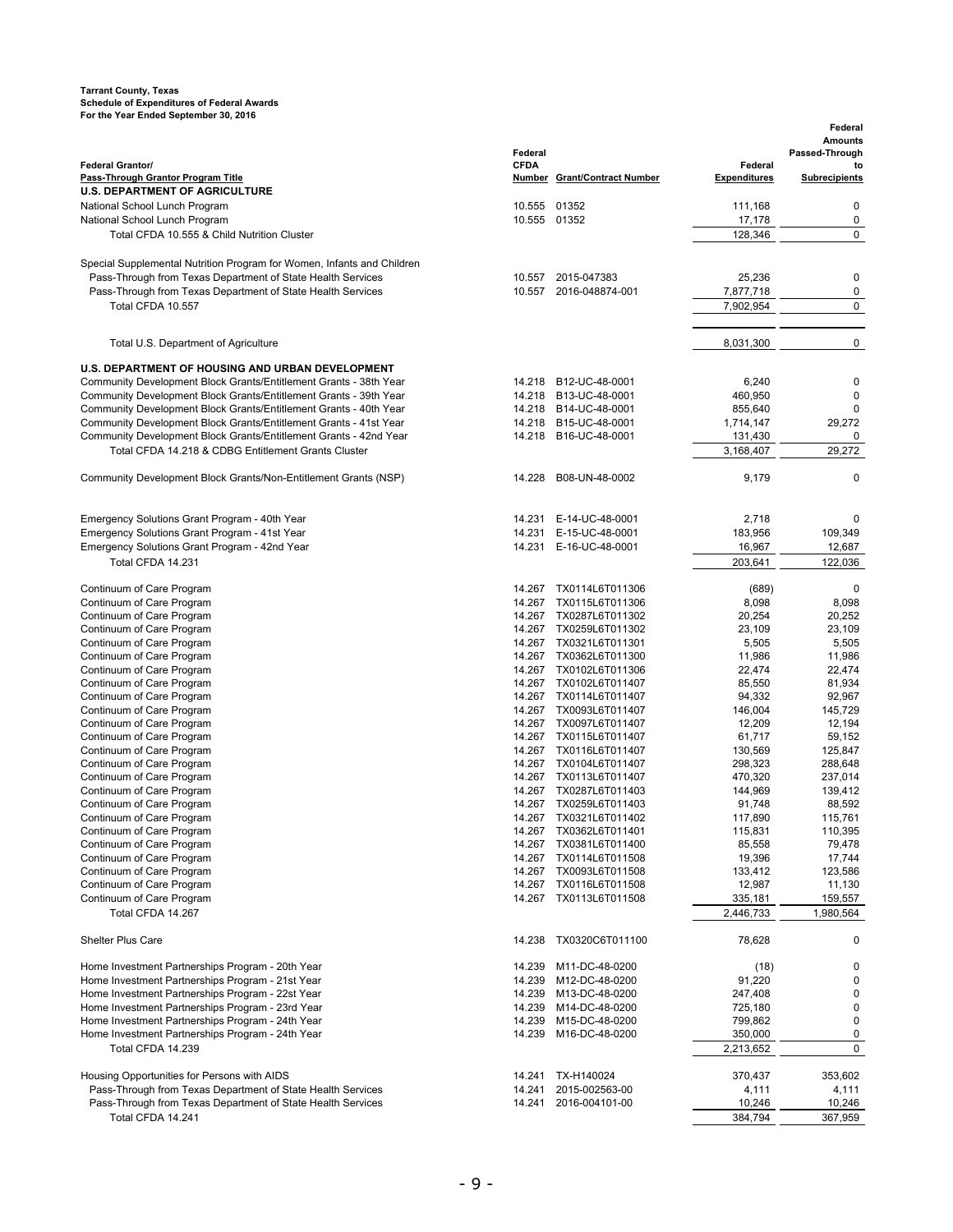| Section 8 Housing Choice Vouchers - Adminstrative Reserve (Pre-FY2004)   | 14.871     | N/A                             | 1,603      | 0           |
|--------------------------------------------------------------------------|------------|---------------------------------|------------|-------------|
|                                                                          |            |                                 |            | $\pmb{0}$   |
| Section 8 Housing Choice Vouchers - Administrative Reserve (Post-FY2004) | 14.871     | N/A                             | 27,198     |             |
| Section 8 Housing Choice Vouchers - Homeownership Administration         | 14.871     | TX431AFHV03                     | 52         | 0           |
| Section 8 Housing Choice Vouchers - Administration (CY12)                |            | 14.871 TX21V431000082           | (1,629)    | 0           |
| Section 8 Housing Choice Vouchers - Administration (CY14)                |            | 14.871 TX21V431000082           | 71         | 0           |
| Section 8 Housing Choice Vouchers - Administration (CY15)                |            | 14.871 TX21V431000082           | 524,386    | $\pmb{0}$   |
| Section 8 Housing Choice Vouchers - Administration (CY16)                |            | 14.871 TX21V431000082           | 1,403,521  | $\pmb{0}$   |
| Section 8 Housing Choice Vouchers - Portability                          |            | 14.871 TX21V431000082           | 587,278    | $\pmb{0}$   |
| Section 8 Housing Choice Vouchers(CY12)                                  |            | 14.871 TX21V431000082           | (30, 681)  | $\pmb{0}$   |
| Section 8 Housing Choice Vouchers(CY14)                                  |            | 14.871 TX21V431000082           | (5,628)    | 0           |
| Section 8 Housing Choice Vouchers(CY15)                                  |            | 14.871 TX21V431000082           | 4,306,501  | $\pmb{0}$   |
| Section 8 Housing Choice Vouchers(CY16)                                  |            | 14.871 TX21V431000082           | 13,649,935 | $\pmb{0}$   |
| Section 8 Housing Choice Vouchers (VASH)(CY15)                           |            | 14.871 TX431MSC                 | 103,733    | 0           |
| Section 8 Housing Choice Vouchers (VASH)(CY16)                           |            | 14.871 TX431VO0177              | 310,731    | 0           |
| Total CFDA 14.871 & Housing Voucher Cluster                              |            |                                 | 20,877,071 | $\pmb{0}$   |
|                                                                          |            |                                 |            |             |
|                                                                          |            |                                 |            |             |
| Family Self-Sufficiency Program (CY15)                                   |            | 14.896 TX431-FSS-6APH-2014      | 9,015      | 0           |
| Family Self-Sufficiency Program (CY16)                                   |            | 14.896 TX431-FSS-6APH-2015      | 183,935    | 0           |
| Total CFDA 14.896                                                        |            |                                 | 192,950    | $\pmb{0}$   |
|                                                                          |            |                                 |            |             |
| Total U.S. Department of Housing and Urban Development                   |            |                                 | 29,575,055 | 2,499,831   |
|                                                                          |            |                                 |            |             |
|                                                                          |            |                                 |            |             |
| <b>U.S. DEPARTMENT OF JUSTICE</b>                                        |            |                                 |            |             |
| Juvenile Justice and Delinquency Prevention                              |            |                                 |            |             |
| Pass-Through from Texas Office of the Governor, CJD                      |            | 16.540 1328717                  | 51,076     | 0           |
| Total CFDA 16.540                                                        |            |                                 | 51,076     | $\pmb{0}$   |
|                                                                          |            |                                 |            |             |
| Missing Children's Assistance                                            |            |                                 |            |             |
| Pass-Through from City of Dallas Police Department                       |            | 16.543 2013-MC-FX-K036          | 16,000     | 0           |
| Total CFDA 16.543                                                        |            |                                 | 16,000     | $\pmb{0}$   |
|                                                                          |            |                                 |            |             |
| Crime Victim Assistance                                                  |            |                                 |            |             |
|                                                                          |            |                                 |            |             |
| Pass-Through from Texas Office of the Governor, CJD                      |            | 16.575 VA-13739-16              | (16, 743)  | 0           |
| Pass-Through from Texas Office of the Governor, CJD                      |            | 16.575 1373917                  | 26,930     | 0           |
| Pass-Through from Texas Office of the Governor, CJD                      |            | 16.575 2461705                  | 42,843     | 0           |
| Total CFDA 16.575                                                        |            |                                 | 53,030     | $\pmb{0}$   |
|                                                                          |            |                                 |            |             |
| Drug Court Discretionary Grant Program                                   |            |                                 |            |             |
| Pass-Through from Mental Health Mental Retardation Tarrant County        |            | 16.585 E151766                  | 453        | 0           |
| Total CFDA 16.585                                                        |            |                                 | 453        | $\mathbf 0$ |
|                                                                          |            |                                 |            |             |
| Violence Against Women Formula Grants                                    |            |                                 |            |             |
| Pass-Through from Texas Office of the Governor, CJD                      |            |                                 | 40,092     | 0           |
|                                                                          |            | 16.588 2710803                  |            |             |
| Pass-Through from Texas Office of the Governor, CJD                      |            | 16.588 3101801                  | 5,476      | 0           |
| Total CFDA 16.588                                                        |            |                                 | 45,568     | 0           |
|                                                                          |            |                                 |            |             |
| State Criminal Alien Assistance Program (S.C.A.A.P.)                     |            | 16.606 2016-AP-BX-0388          | 317,999    | 0           |
|                                                                          |            |                                 |            |             |
| Edward Byrne Memorial Justice Assistance Grant Program                   |            |                                 |            |             |
| Pass-Through from the City of Fort Worth, Texas                          |            | 16.738 2013-DJ-BX-0364          | 22.259     | 0           |
| Pass-Through from the City of Fort Worth, Texas                          |            | 16.738 2014-DJ-BX-0297          | 24,744     | $\mathbf 0$ |
| Pass-Through from the City of Fort Worth, Texas                          |            | 16.738 2014-DJ-BX-0297          | 72,584     | 0           |
| Total CFDA 16.738                                                        |            |                                 | 119,587    | $\pmb{0}$   |
|                                                                          |            |                                 |            |             |
| DNA Backlog Reduction Program                                            | 16.741     | 2014-DN-BX-0088                 | 363,537    | 0           |
|                                                                          |            |                                 |            |             |
| DNA Backlog Reduction Program                                            |            | 16.741 2015-DN-BX-0058          | 106,290    | 0           |
| Total CFDA 16.741                                                        |            |                                 | 469,827    | $\pmb{0}$   |
|                                                                          |            |                                 |            |             |
| Second Chance Act Prisoner Reentry Initiative                            |            | 16.812 2011-RY-BX-K009          | 42,996     | 0           |
|                                                                          |            |                                 |            |             |
| Equitable Sharing Program (Asset Forfeiture Funds)-Sheriff               | 16.922 N/A |                                 | 50,239     | 0           |
|                                                                          |            |                                 |            |             |
|                                                                          |            |                                 |            |             |
| Total U.S. Department of Justice                                         |            |                                 | 1,166,775  | 0           |
|                                                                          |            |                                 |            |             |
|                                                                          |            |                                 |            |             |
| <b>U.S. DEPARTMENT OF TRANSPORTATION</b>                                 |            |                                 |            |             |
| Highway Planning & Construction - Courtesy Patrol Program                |            |                                 |            |             |
| Pass-Through from Texas Department of Transportation                     |            | 20.205 02-4XXF5001              | 4,639      | 0           |
| Pass-Through from Texas Department of Transportation                     |            | 20.205 02-6XXF5001              | 1,230,813  | 0           |
| Total CFDA 20.205 & Highway Planning and Construction Cluster            |            |                                 | 1,235,452  | 0           |
|                                                                          |            |                                 |            |             |
| Enhanced Mobility of Seniors and Individuals with Disabilities           |            |                                 |            |             |
|                                                                          |            |                                 |            |             |
| Pass-Through from North Central Texas Council of Governments             |            | 20.513 FTA-5310                 | 102,221    | 102,221     |
| Total CFDA 20.513 & Transit Services Program Cluster                     |            |                                 | 102,221    | 102,221     |
|                                                                          |            |                                 |            |             |
| National Priority Safety Programs                                        |            |                                 |            |             |
| Pass-Through from Texas Department of Transportation                     |            | 20.616 2015-TarrantC-G-1YG-0197 | (17, 263)  | 0           |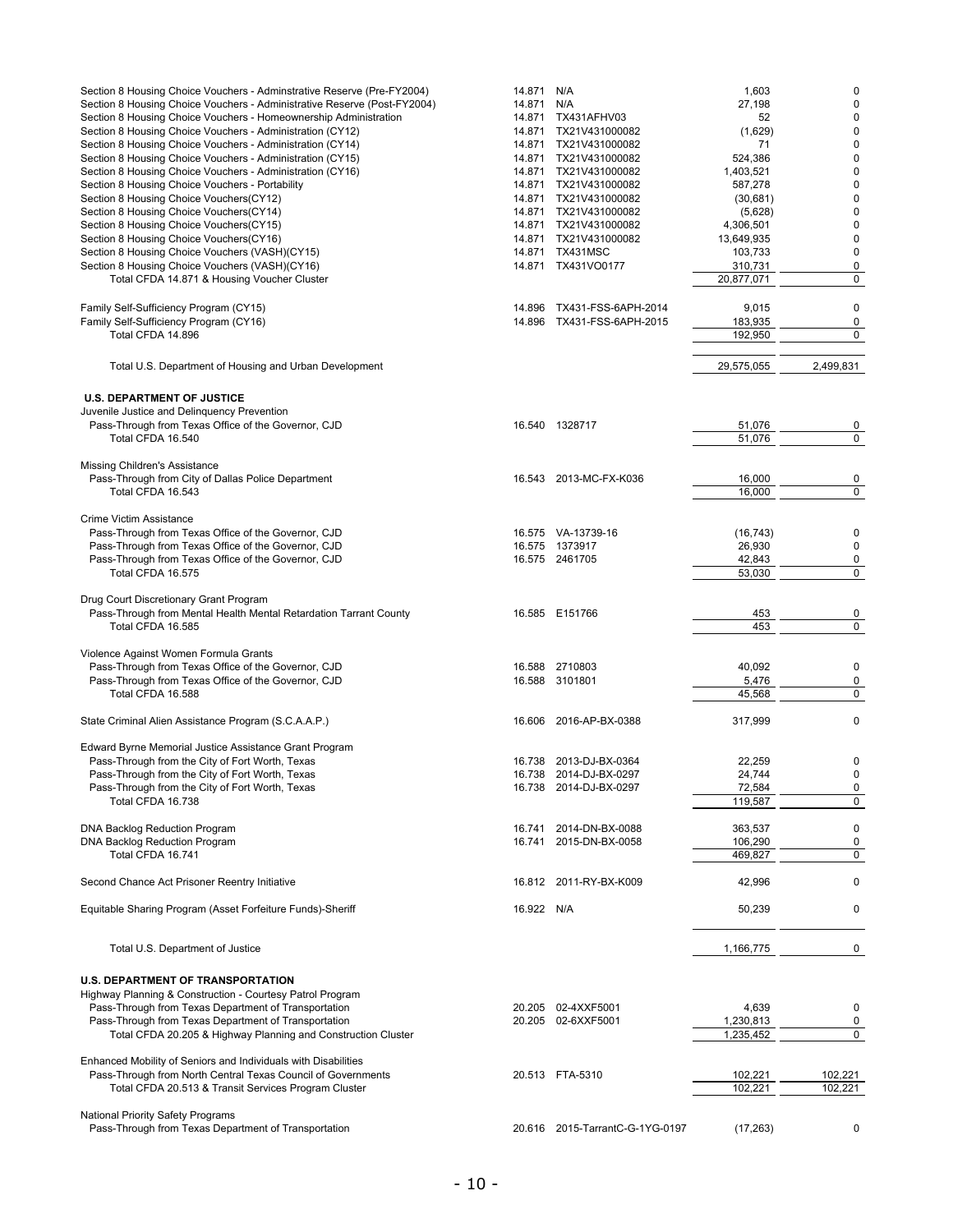| Pass-Through from Texas Department of Transportation<br>Total CFDA 20.616 & Highway Safety Cluster                                           |                  | 20.616 2016-TarrantC-G-1YG-0126   | 125,795<br>108,532    | 0<br>0            |
|----------------------------------------------------------------------------------------------------------------------------------------------|------------------|-----------------------------------|-----------------------|-------------------|
| Total U.S. Department of Transportation                                                                                                      |                  |                                   | 1,446,205             | 102,221           |
| <b>U.S. DEPARTMENT OF HEALTH AND HUMAN SERVICES</b>                                                                                          |                  |                                   |                       |                   |
| CDC - Prospective Comparison of the TST vs IGRAs                                                                                             |                  |                                   |                       |                   |
| Pass-Through from UNTHSC at Fort Worth<br>Pass-Through from UNTHSC at Fort Worth                                                             | 93.000<br>93.000 | RF0051-2015-001<br>200-2011-41271 | 17,368<br>152,437     | 0<br>0            |
| Pass-Through from UNTHSC at Fort Worth                                                                                                       | 93.000           | 200-2011-41271                    | 387                   | 0                 |
| Total CFDA 93.000                                                                                                                            |                  |                                   | 170,192               | 0                 |
|                                                                                                                                              |                  |                                   |                       |                   |
| Medical Reserve Corps Small Grant Program                                                                                                    |                  |                                   |                       |                   |
| Pass-Through from NACCHO                                                                                                                     | 93.008           | MRC-11-0155                       | 1,180                 | 0                 |
| Pass-Through from NACCHO<br>Total CFDA 93.008                                                                                                | 93.008           | MRC-13-0155                       | $\mathbf{1}$<br>1,181 | 0<br>0            |
|                                                                                                                                              |                  |                                   |                       |                   |
| Public Health Emergency Preparedness                                                                                                         |                  |                                   |                       |                   |
| Pass-Through from Texas Department of State Health Services                                                                                  | 93.069           | 2016-001175-02                    | 228,219               | 0                 |
| Pass-Through from Texas Department of State Health Services                                                                                  | 93.069           | 2016-001167-01                    | 1,133,047             | 0<br>0            |
| Pass-Through from Texas Department of State Health Services                                                                                  | 93.069           | 2016-001169-01<br>2016-004054-00  | 311,507               | 0                 |
| Pass-Through from Texas Department of State Health Services<br>Total CFDA 93.069                                                             | 93.069           |                                   | 138,195<br>1,810,968  | 0                 |
|                                                                                                                                              |                  |                                   |                       |                   |
| Hospital Preparedness Program & Public Health Emergency Preparedness                                                                         |                  |                                   |                       |                   |
| Pass-Through from Texas Department of State Health Services                                                                                  | 93.074           | 2016-004161-00                    | 199,389               | 0                 |
| Pass-Through from Texas Department of State Health Services                                                                                  | 93.074           | 2015-03659-01                     | 371,756               | 0                 |
| Total CFDA 93.074                                                                                                                            |                  |                                   | 571,145               | 0                 |
|                                                                                                                                              |                  |                                   |                       |                   |
| Project Grants and Cooperative Agreements for Tuberculosis Control Programs                                                                  |                  |                                   |                       |                   |
| Pass-Through from Texas Department of State Health Services                                                                                  | 93.116           | 2015-001391-00                    | (2, 137)              | 0                 |
| Pass-Through from Texas Department of State Health Services                                                                                  |                  | 93.116 2016-001391-00             | 400,266               | 0                 |
| Total CFDA 93.116                                                                                                                            |                  |                                   | 398,129               | 0                 |
|                                                                                                                                              |                  |                                   |                       |                   |
| Coordinated Services & Access to Research for Women, Infants, Children and Youth                                                             |                  | 93.153 6-H12HA24819-04-03         | 279,127               | 204,012           |
| Coordinated Services & Access to Research for Women, Infants, Children and Youth                                                             |                  | 93.153 5-H12HA24819-05-00         | 25,655                | 7,568             |
| Total CFDA 93.153                                                                                                                            |                  |                                   | 304,782               | 211,580           |
|                                                                                                                                              |                  |                                   |                       |                   |
| Immunization Cooperative Agreements                                                                                                          |                  |                                   |                       |                   |
| Pass-Through from Texas Department of State Health Services                                                                                  | 93.268           | 2016-001142-00                    | 525,421               | 0                 |
| Pass-Through from Texas Department of State Health Services                                                                                  | 93.268           | 2016-001142-01                    | 113,185               | 0                 |
| Total CFDA 93.268                                                                                                                            |                  |                                   | 638,606               | 0                 |
| Centers for Disease Control & Prevention - Investigations & Technical Assistance                                                             | 93.283           | ISDS-0909-01                      | 3,599                 | 0                 |
| Centers for Disease Control & Prevention - Investigations & Technical Assistance                                                             | 93.283           | 1U50OE000070-01                   | 172,212               | 0                 |
| Centers for Disease Control & Prevention - Investigations & Technical Assistance                                                             | 93.283           | 5-NU50OE000070-02-00              | 15,558                | 0                 |
| Total CFDA 93.283                                                                                                                            |                  |                                   | 191,369               | 0                 |
|                                                                                                                                              |                  |                                   |                       |                   |
| National Implementation and Dissemination for Chronic Disease Prevention                                                                     |                  |                                   |                       |                   |
| Pass-Through from National WIC Association                                                                                                   | 93.328 TBD       |                                   | 46,302                |                   |
| Pass-Through from National WIC Association                                                                                                   | 93.328 TBD       |                                   | 992                   | 0                 |
| Total CFDA 93.328                                                                                                                            |                  |                                   | 47,294                | 0                 |
| Building Capacity of the Public Health System to Improve Population Health                                                                   |                  |                                   |                       |                   |
| Pass-Through from National Association of County and City Health Officals                                                                    | 93.524           | 2015-012809                       | 14,694                | 0                 |
| Pass-Through from National Association of County and City Health Officals                                                                    | 93.524           | 2015-110306                       | 22,211                | 0                 |
| Total CFDA 93.524                                                                                                                            |                  |                                   | 36,905                | 0                 |
|                                                                                                                                              |                  |                                   |                       |                   |
| Promoting Safe and Stable Families                                                                                                           |                  | 93.556 24186673                   |                       |                   |
| Pass-Through from Texas Department of Family and Protective Services<br>Pass-Through from Texas Department of Family and Protective Services |                  | 93.556 24186673-01                | 279,971<br>24,066     | 209,103<br>15,295 |
| Total CFDA 93.556                                                                                                                            |                  |                                   | 304,037               | 224,398           |
|                                                                                                                                              |                  |                                   |                       |                   |
| Temporary Assistance for Needy Families                                                                                                      |                  |                                   |                       |                   |
| Pass-Through from Texas Department of State Health Services                                                                                  | 93.558           | 2015-047030-001B                  | 14,087                | 0                 |
| Pass-Through from Texas Department of State Health Services                                                                                  | 93.558           | 2015-047030-04                    | 23,464                | 0                 |
| Pass-Through from Texas Health and Human Services Commission                                                                                 | 93.558           | 529-16-0003                       | 709,607               | 0                 |
| Pass-Through from Texas Health and Human Services Commission                                                                                 | 93.558           | 529-16-0003-00007A                | 85,718                | 0                 |
| Total CFDA 93.558 & TANF Cluster                                                                                                             |                  |                                   | 832,876               | 0                 |
| Refugee and Entrant Assistance-State Administered Programs                                                                                   |                  |                                   |                       |                   |
| Pass-Through from Texas Department of State Health Services                                                                                  | 93.566           | 2015-01163-00                     | 469                   | 0                 |
| Pass-Through from Texas Department of State Health Services                                                                                  | 93.566           | 2016-01163-00                     | 1,422,637             | 0                 |
| Total CFDA 93.566                                                                                                                            |                  |                                   | 1,423,106             | 0                 |
|                                                                                                                                              |                  |                                   |                       |                   |

Grants to States for Access and Visitation Programs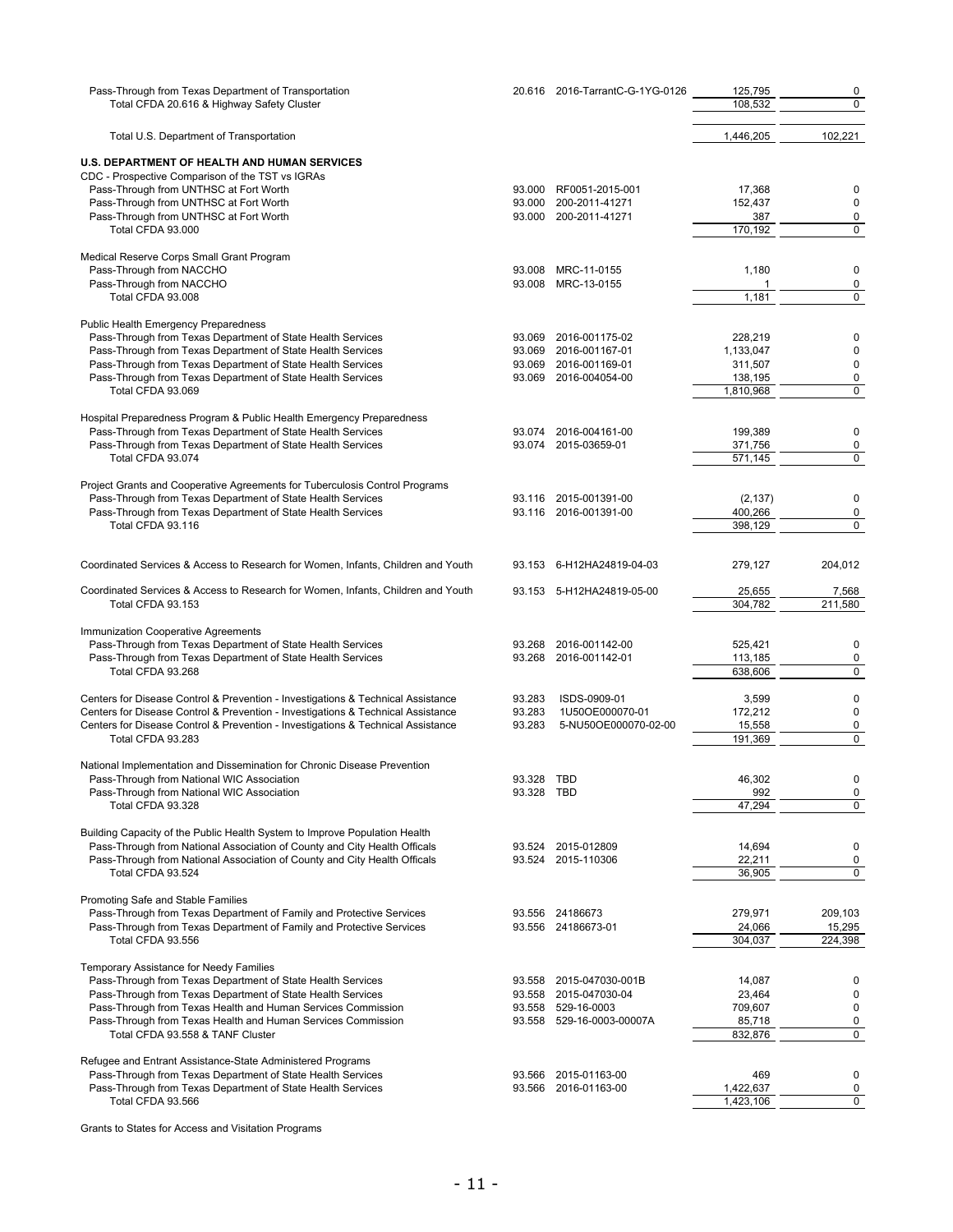| Pass-Through from Texas Office of the Attorney General<br>Pass-Through from Texas Office of the Attorney General |        | 93.597 13-C0109<br>93.597 17-C0126 | 53,250<br>4,892 | $\pmb{0}$<br>0 |
|------------------------------------------------------------------------------------------------------------------|--------|------------------------------------|-----------------|----------------|
| Total CFDA 93.597                                                                                                |        |                                    | 58,142          | $\overline{0}$ |
| Foster Care Title IV-E                                                                                           |        |                                    |                 |                |
| Pass-Through from Texas Department of Family and Protective Services (CPS)                                       | 93.658 | 23941254                           | 50,110          | 0              |
| Pass-Through from Texas Department of Family and Protective Services (CPS)                                       |        | 93.658 23941254                    | 49,176          | 0              |
| Pass-Through from Texas Department of Family and Protective Services (DA)                                        |        | 93.658 23941256                    | 70,852          | 0              |
| Pass-Through from Texas Department of Family and Protective Services (DA)                                        |        | 93.658 23941256                    | 183,292         | 0              |
| Pass-Through from Texas Juvenile Justice Division                                                                |        | 93.658 TJPC-E-2010-220             | 216,769         | $\pmb{0}$      |
| Pass-Through from Texas Juvenile Justice Division                                                                |        | 93.658 TJPC-E-2011-220             | 273,777         | 0              |
| Total CFDA 93.658                                                                                                |        |                                    | 843,976         | 0              |
| Cancer Prevention and Control Programs                                                                           |        |                                    |                 |                |
| Pass-Through from Texas Department of State Health Services                                                      |        | 93.752 2015-047030-001B            | 33,195          | 0              |
| Total CFDA 93.752                                                                                                |        |                                    | 33,195          | 0              |
| Medical Assistance Program (Medicaid Administrative Claims)                                                      |        |                                    |                 |                |
| Pass-Through from Texas Department of Health and Human Services                                                  |        | 93.778 7560011706-OE-01            | 240,927         | 0              |
| Total CFDA 93.778 & Medicaid Cluster                                                                             |        |                                    | 240,927         | 0              |
|                                                                                                                  |        |                                    |                 |                |
| HIV Emergency Relief Project Grants                                                                              | 93.914 | 6-H89HA00047-20-03                 | 2,162,821       | 1,372,282      |
| <b>HIV Emergency Relief Project Grants</b>                                                                       |        | 93.914 6-H89HA00047-21-02          | 2,150,096       | 1,462,509      |
| Total CFDA 93.914                                                                                                |        |                                    | 4,312,917       | 2,834,791      |
| HIV Care Formula Grants (Ryan White Part B)                                                                      |        |                                    |                 |                |
| Pass-Through from Texas Department of State Health Services                                                      | 93.917 | 2015-001453-03                     | 395.151         | 233.124        |
| Pass-Through from Texas Department of State Health Services                                                      |        | 93.917 2016-004109-01              | 550,197         | 341,520        |
| Total CFDA 93.917                                                                                                |        |                                    | 945,348         | 574,644        |
|                                                                                                                  |        |                                    |                 |                |
| Grants to Provide Outpatient Early Intervention Services with Respect to HIV Disease                             |        | 93.918 6-H76HA00123-24-02          | 316,387         | 229,578        |
|                                                                                                                  |        |                                    |                 |                |
| Grants to Provide Outpatient Early Intervention Services with Respect to HIV Disease                             |        | 93.918 6-H76HA00123-25-03          | 446,845         | 257,981        |
| Total CFDA 93.918                                                                                                |        |                                    | 763,232         | 487,559        |
|                                                                                                                  |        |                                    |                 |                |
| HIV Prevention Activities-Health Department Based                                                                |        |                                    |                 |                |
| Pass-Through from Texas Department of State Health Services                                                      | 93.940 | 2015-001322-00                     | 24,828          | 0              |
| Pass-Through from Texas Department of State Health Services                                                      | 93.940 | 2016-001322-00                     | 313,063         | $\pmb{0}$      |
| Pass-Through from Texas Department of State Health Services                                                      | 93.940 | 2015-001372-00                     | 26,840          | 0              |
| Total CFDA 93.940                                                                                                |        |                                    | 364,731         | 0              |
| <b>HIV/AIDS Surveillance</b>                                                                                     |        |                                    |                 |                |
| Pass-Through from Texas Department of State Health Services                                                      |        | 93.944 2016-001372-00              | 88,706          | 0              |
| Total CFDA 93.944                                                                                                |        |                                    | 88,706          | $\mathbf 0$    |
| Preventive Health Services - STD Control Grants                                                                  |        |                                    |                 |                |
| Pass-Through from Texas Department of State Health Services                                                      | 93.977 | 2015-001322-00                     | 116,976         | 0              |
| Pass-Through from Texas Department of State Health Services                                                      |        | 93.977 2016-001322-00              | 382,632         | 0              |
| Total CFDA 93.977                                                                                                |        |                                    | 499,608         | 0              |
|                                                                                                                  |        |                                    |                 |                |
| Preventive Health and Health Services Block Grant<br>Pass-Through from Texas Department of State Health Services |        | 93.991 2016-001216-00              | 249,812         | 0              |
| Total CFDA 93.991                                                                                                |        |                                    | 249,812         | 0              |
|                                                                                                                  |        |                                    |                 |                |
| Total U.S. Department of Health and Human Services                                                               |        |                                    | 15,131,184      | 4,332,972      |
|                                                                                                                  |        |                                    |                 |                |
| U.S. DEPARTMENT OF HOMELAND SECURITY/FEMA                                                                        |        |                                    |                 |                |
| Emergency Food and Shelter National Board Program                                                                |        | 97.024 Phase XXXII                 | 480             | 0              |
| Homeland Security Grant Program                                                                                  |        |                                    |                 |                |
| Pass-Through from Texas Department of Public Safety-Emergency Mgmt.                                              | 97.067 | 14-GA-48439-04                     | 72,617          | 0              |
| Pass-Through from Texas Department of Public Safety-Emergency Mgmt.                                              | 97.067 | 14-SR-48439-02                     | 2,500           | $\mathbf 0$    |
| Pass-Through from Texas Office of the Governor, HSGD                                                             | 97.067 | 2984801                            | 129,108         | 0              |
| Pass-Through from Texas Office of the Governor, HSGD                                                             | 97.067 | 2984901                            | 1,883           | 0              |
| Pass-Through from Texas Office of the Governor, HSGD                                                             | 97.067 | 2985001                            | 35,693          | 0              |
| Pass-Through from Texas Office of the Governor, HSGD                                                             | 97.067 | 3000601                            | 8,422           | 0              |
| Pass-Through from Texas Office of the Governor, HSGD                                                             |        | 97.067 3000501                     | 1,062           | 0              |
| Total CFDA 97.067                                                                                                |        |                                    | 251,285         | 0              |
|                                                                                                                  |        |                                    |                 |                |
| Total U.S. Department of Homeland Security/FEMA                                                                  |        |                                    | 251,765         | 0              |
|                                                                                                                  |        |                                    |                 |                |
| TOTAL EXPENDITURES OF FEDERAL AWARDS                                                                             |        |                                    | 55,602,284      | 6,935,024      |
|                                                                                                                  |        |                                    |                 |                |

*See notes to Schedules of Expenditures of Federal and State Awards*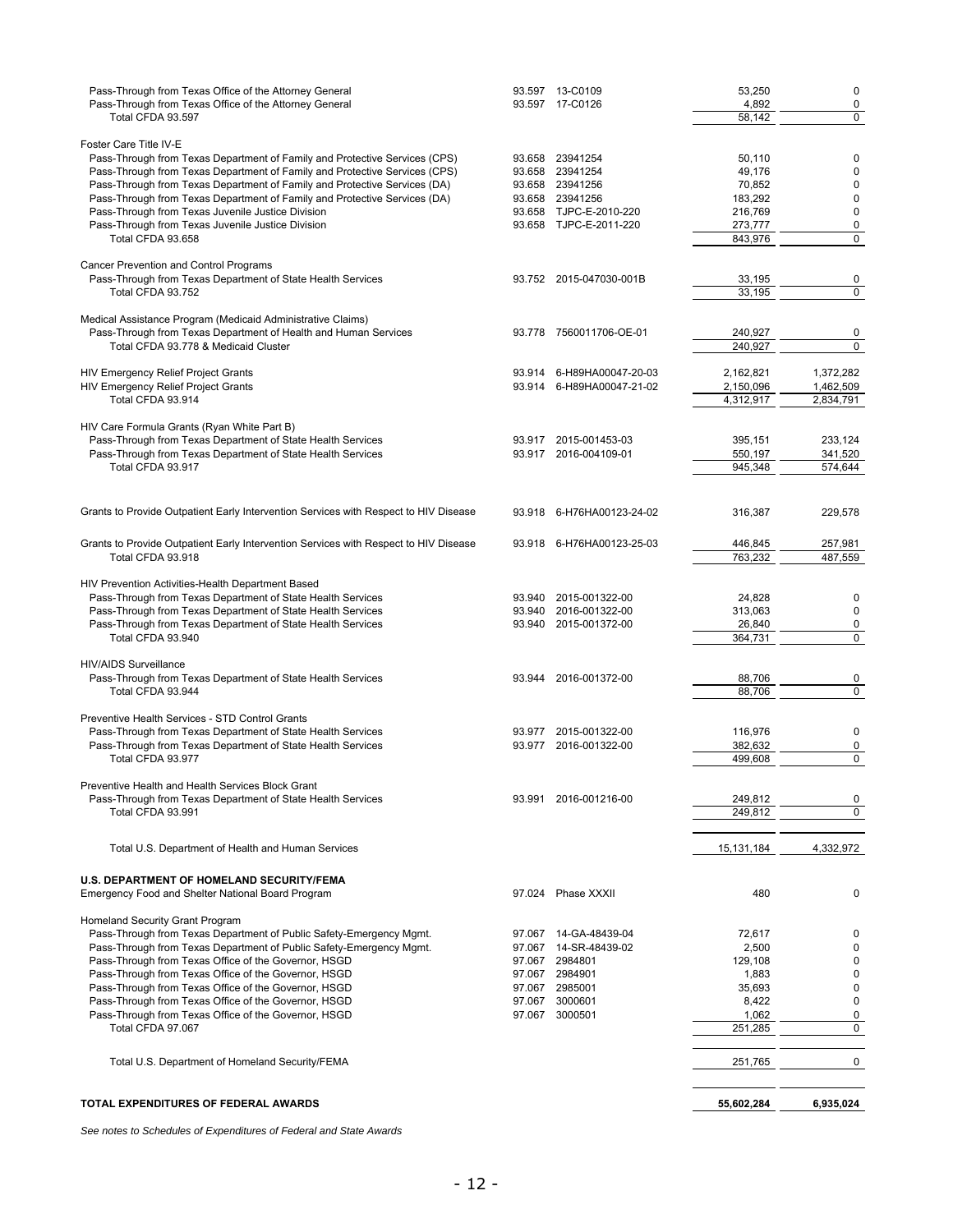**Tarrant County, Texas Schedule of Expenditures of State Awards For the Year Ended September 30, 2016**

| <b>State Grantor/</b><br>Pass-Through Grantor Program Title                                                                                              | <b>Grant/Contract Number</b>       | <b>State</b><br><b>Expenditures</b> | <b>State</b><br><b>Amounts</b><br>Passed-Through<br>to<br><b>Subrecipients</b> |
|----------------------------------------------------------------------------------------------------------------------------------------------------------|------------------------------------|-------------------------------------|--------------------------------------------------------------------------------|
| <b>TEXAS DEPARTMENT OF STATE HEALTH SERVICES</b>                                                                                                         |                                    |                                     |                                                                                |
| <b>State Services</b>                                                                                                                                    | 2016-003756-01                     | 478,595                             | 457,147                                                                        |
| HIV Care Formula Grants (Ryan White Part B)                                                                                                              | 2015-001453-00                     | 192,726                             | 192,726                                                                        |
| HIV Prevention Activities-Health Department Based (HIV Prevention)                                                                                       | 2016-001323-00                     | 557,242                             | 0                                                                              |
| <b>TB/PC-Tuberculosis Control</b>                                                                                                                        | 2016-001447-00                     | 595,324                             | 0                                                                              |
| <b>TB/PC-Tuberculosis Control</b>                                                                                                                        | 2016-001447-01                     | 64,562                              | 0                                                                              |
| Immunization Division                                                                                                                                    | 2016-001142-01                     | 660,926                             | 0                                                                              |
| Infectious Disease Control Unit/FLU Lab                                                                                                                  | 2016-001152-00                     | 6,456                               | 0                                                                              |
| <b>Healthy Texas Babies</b>                                                                                                                              | 2015-047506-00                     | (207)                               | 0                                                                              |
| <b>Healthy Texas Babies</b>                                                                                                                              | 2016-048295-00                     | 78,498                              | 0                                                                              |
| <b>Healthy Texas Babies</b>                                                                                                                              | 2016-048295-02                     | 4,864                               | $\mathbf 0$                                                                    |
| <b>Ebola Activities</b>                                                                                                                                  | 2016-003812-00                     | 67,512                              | 0                                                                              |
| Preventive Health and Health Services Block Grant                                                                                                        | 2016-001216-00                     | 19,025                              | 0                                                                              |
|                                                                                                                                                          |                                    |                                     |                                                                                |
| State-Based Comprehensive Breast & Cervical Cancer Early Detection Program<br>State-Based Comprehensive Breast & Cervical Cancer Early Detection Program | 2015-047030-001B<br>2015-047030-04 | 38.303<br>9,056                     | 0<br>0                                                                         |
|                                                                                                                                                          |                                    |                                     |                                                                                |
| Milk & Dairy/ FFS                                                                                                                                        | 2014-044063-001<br>2015-046344-00  | 23,601                              | 0                                                                              |
| Milk & Dairy/ FFS<br>Milk & Dairy/ FFS                                                                                                                   | 2016-0149926                       | 162,139<br>15,405                   | 0<br>0                                                                         |
| Respiratory Virus Surveillance Project                                                                                                                   | 2016-003749-00                     | 9,032                               | 0                                                                              |
| Foodborne Illness Surveillance & Investigation                                                                                                           | 2016-003773-00                     | 84,086                              | 0                                                                              |
| Foodborne Illness Surveillance & Investigation                                                                                                           | 2016-003773-01                     | 7,557                               | 0                                                                              |
| <b>Total Texas Department of State Health Services</b>                                                                                                   |                                    | 3,074,702                           | 649,873                                                                        |
| TEXAS OFFICE OF THE GOVERNOR, CRIMINAL JUSTICE DIVISION                                                                                                  |                                    |                                     |                                                                                |
| <b>Family Drug Court</b>                                                                                                                                 | 2016-SF-ST-0015-1969709            | 45,495                              | 0                                                                              |
| <b>Family Drug Court</b>                                                                                                                                 | 1969710                            | 3,750                               | $\mathbf 0$                                                                    |
| <b>Veterans Court Project</b>                                                                                                                            | DC-22852-06                        | 2,235                               | 0                                                                              |
| Veterans Court Project                                                                                                                                   | 2285207                            | 283,291                             | 0                                                                              |
| Veterans Court Project                                                                                                                                   | 2285208                            | 20,356                              | 0                                                                              |
| Reaching Independence through Self Empowerment (RISE)                                                                                                    | 2589504                            | 139,728                             | 0                                                                              |
| Reaching Independence through Self Empowerment (RISE)                                                                                                    | 2589505                            | 11,008                              | $\Omega$                                                                       |
| Life Skills Training                                                                                                                                     | 2016-SF-ST-0015-2554004            | 73,434                              | 0                                                                              |
| Life Skills Training                                                                                                                                     | 2554005                            | 6,536                               | $\mathbf 0$                                                                    |
| First Offender Program                                                                                                                                   | 2016-SF-ST-0015-2570704            | 47,040                              | 0                                                                              |
| <b>DIRECT Court Program</b>                                                                                                                              | 2985201                            | 181,640                             | 0                                                                              |
| <b>DIRECT Court Program</b>                                                                                                                              | 2985202                            | 15,969                              | 0                                                                              |
|                                                                                                                                                          |                                    |                                     |                                                                                |
| Mental Health Diverson Court Program<br>Mental Health Diverson Court Program                                                                             | 1828910<br>1828911                 | 105,225<br>190                      | 0<br>0                                                                         |
| Misdemeanor DWI Court                                                                                                                                    | 2928401                            | 46,522                              | 0                                                                              |
| Misdemeanor DWI Court                                                                                                                                    | 2928402                            | 8,949                               | 0                                                                              |
| Felony Alcohol Intervention Program                                                                                                                      | SF-20458-06                        | (6)                                 | 0                                                                              |
| Felony Alcohol Intervention Program                                                                                                                      | 2045807                            | 130,725                             | 0                                                                              |
| Felony Alcohol Intervention Program                                                                                                                      | 2045808                            | 17,086                              | 0                                                                              |
| Total Texas Office of the Governor, Criminal Justice Division                                                                                            |                                    | 1,139,173                           | 0                                                                              |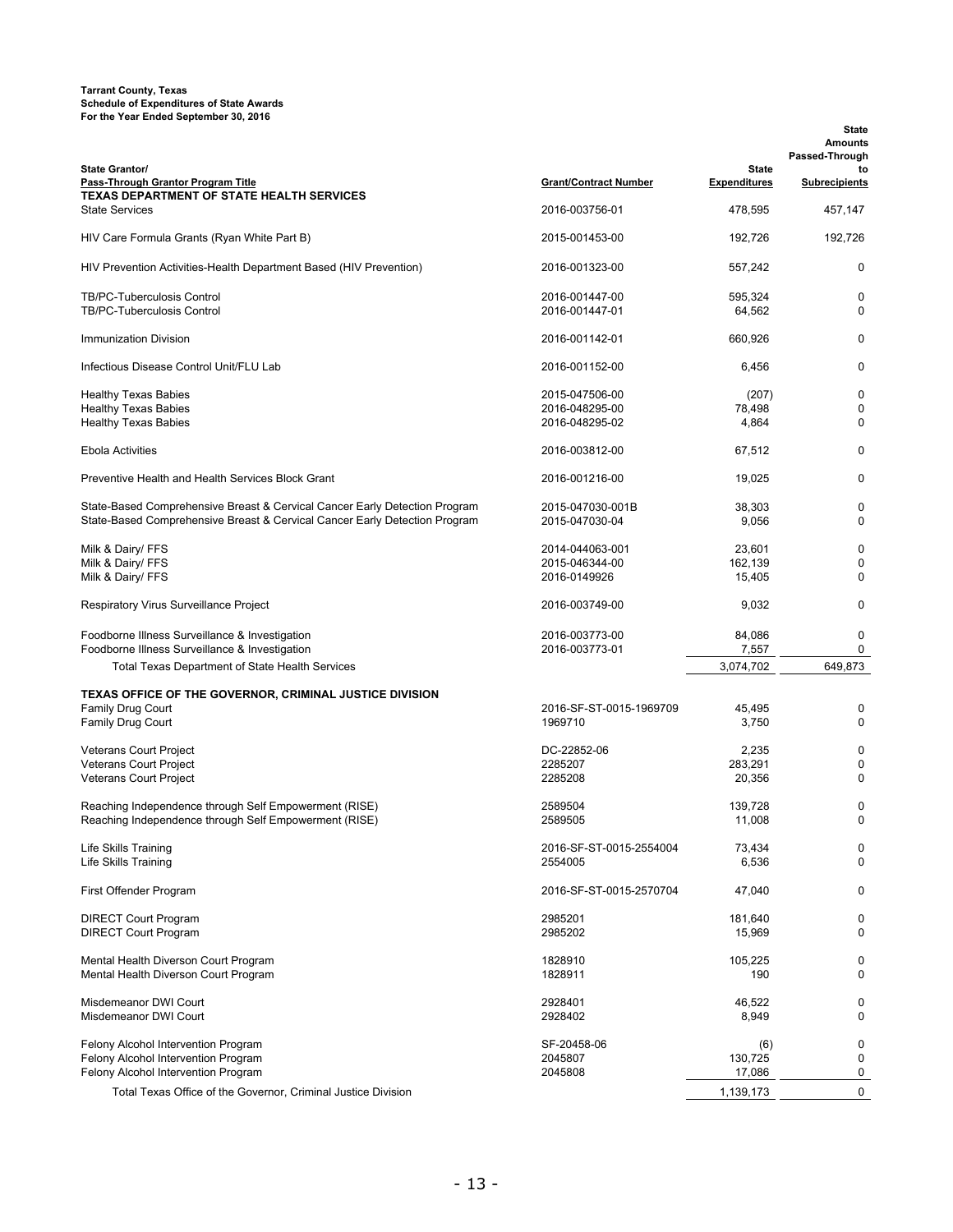| TEXAS DEPARTMENT OF MOTOR VEHICLES/AUTO BURGLARY AND THEFT                                                                                                |                        |           |             |
|-----------------------------------------------------------------------------------------------------------------------------------------------------------|------------------------|-----------|-------------|
| <b>PREVENTION AUTHORITY</b><br><b>Tarrant Regional Auto Crimes Task Force</b>                                                                             | 2015-T01-Tarrant-00025 | (2,518)   | 0           |
| <b>Tarrant Regional Auto Crimes Task Force</b>                                                                                                            | 608-16-2200000         | 1,061,461 | 0           |
| Tarrant Regional Auto Crimes Task Force                                                                                                                   | 608-17-2200000         | 61,420    | $\Omega$    |
| Total Texas Department of Motor Vehicles/Auto Burglary and Theft                                                                                          |                        |           |             |
| <b>Prevention Authority</b>                                                                                                                               |                        | 1,120,363 | 0           |
| <b>TEXAS DEPARTMENT OF TRANSPORTATION</b>                                                                                                                 |                        |           |             |
| Highway Planning & Construction - Courtesy Patrol Program                                                                                                 | 02-4XXF5001            | 1,160     | 0           |
| Highway Planning & Construction - Courtesy Patrol Program                                                                                                 | 02-6XXF5001            | 307,703   | $\mathbf 0$ |
| Transportation Infrastructure Fund                                                                                                                        | N/A                    | 70,067    | $\mathbf 0$ |
| High Occupancy Vehicle Enforcement                                                                                                                        | 02-4XXF5003            | 122,030   | $\mathbf 0$ |
| <b>Total Texas Department of Transportation</b>                                                                                                           |                        | 500,960   | $\Omega$    |
| <b>TEXAS COMMISSION ON ENVIRONMENTAL QUALITY</b>                                                                                                          |                        |           |             |
| Pass-Through From North Central Texas Council of Governments                                                                                              |                        |           |             |
| Local Initiatives Projects - Emissions Task Force                                                                                                         | 582-8-89958            | (35, 181) | $\mathbf 0$ |
| Local Initiatives Projects - Emissions Task Force                                                                                                         | 582-14-40126           | 503,646   | 0           |
| <b>Total Texas Commission on Environmental Quality</b>                                                                                                    |                        | 468,465   | $\mathbf 0$ |
| <b>TEXAS HEALTH AND HUMAN SERVICES COMMISSION</b><br>Pass-Through From Mental Health Mental Retardation of Tarrant County<br><b>Foster Care Treatment</b> | N/A                    | 3,080     | 0           |
|                                                                                                                                                           |                        |           |             |
| Total Texas Health and Human Services Commission                                                                                                          |                        | 3,080     | 0           |
| <b>TEXAS OFFICE OF THE ATTORNEY GENERAL</b>                                                                                                               |                        |           |             |
| <b>Bilingual Victims Assistance Coordinator</b>                                                                                                           | 1662154                | 40,488    | $\mathbf 0$ |
| <b>Bilingual Victims Assistance Coordinator</b>                                                                                                           | 1772540                | 6,626     | $\mathbf 0$ |
| Texas Statewide Automated Victim Notification Service (SAVNS)                                                                                             | 1660505                | 75,025    | 0           |
| Total Texas Office of the Attorney General                                                                                                                |                        | 122,139   | 0           |
| <b>TEXAS INDIGENT DEFENSE COMMISSION</b>                                                                                                                  |                        |           |             |
| Indigent Defense Formula Grant                                                                                                                            | 212-16-220             | 1,625,657 | $\mathbf 0$ |
| Supplemental Capital Defense Formula Grant Program                                                                                                        | 212-16-220SC           | 139,009   | $\mathbf 0$ |
| Web-based Indigent Defense Appointment and Compliance Monitoring System                                                                                   | 212-14-D09             | 304,222   | $\mathbf 0$ |
| <b>Total Texas Indigent Defense Commission</b>                                                                                                            |                        | 2,068,888 | $\mathbf 0$ |
| <b>TEXAS DEPARTMENT OF FAMILY AND PROTECTIVE SERVICES</b>                                                                                                 |                        |           |             |
| Promoting Safe and Stable Families - CYD Project                                                                                                          | 24186673               | 93.324    | 69.701      |
| Promoting Safe and Stable Families - CYD Project                                                                                                          | 24186673-01            | 8,022     | 5,098       |
| Total Texas Department of Family and Protective Services                                                                                                  |                        | 101,346   | 74,799      |
| <b>TOTAL EXPENDITURES OF STATE AWARDS</b>                                                                                                                 |                        | 8,599,116 | 724,672     |
|                                                                                                                                                           |                        |           |             |

*See notes to Schedules of Expenditures of Federal and State Awards*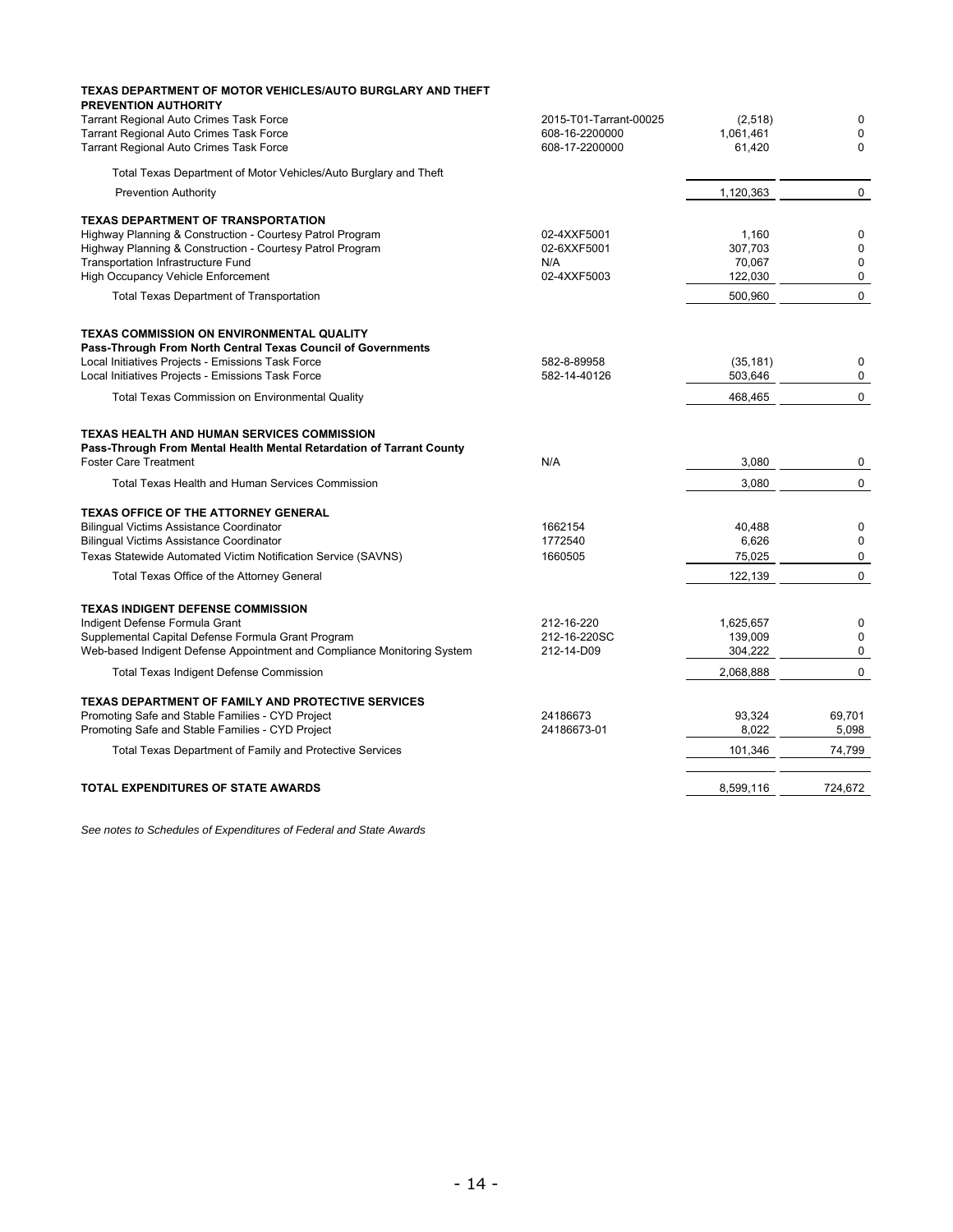.

#### **NOTES TO SCHEDULES OF EXPENDITURES OF FEDERAL AND STATE AWARDS YEAR ENDED SEPTEMBER 30, 2016**

1. **Basis of Accounting**—The schedules of expenditures of federal and state awards were prepared on the modified accrual basis of accounting. Amounts reported as expenditures in the accompanying schedules of expenditures of federal and state awards may not agree with the amounts reported in the related federal and state financial reports filed with the grantor agencies because of accruals, which would be included in the next report filed with the agency.

Federal and state grant funds are considered to be earned to the extent of expenditures made under the provisions of the grant, and accordingly, when such funds are received, they are recorded as unavailable revenues until earned. The accompanying schedules of expenditures of federal and state awards are presented on the modified accrual basis of accounting.

- 2. The period of availability for federal and state grant funds for the purpose of liquidation of outstanding obligations made on or before the ending date of the federal and state project period extends 30 to 90 days beyond the federal and state project period ending date, in accordance with provisions in the *OMB Compliance Supplement* and *UGMS*.
- 3. The county participates in numerous federal and state grant programs, which are governed by various rules and regulations of the grantor agencies. Costs charged to the respective grant programs are subject to audit and adjustments by the grantor agencies therefore, to the extent that the County has not complied with rules and regulations governing the grants, refund of any money received may be required and the collectability of any related receivable at year-end, maybe impaired.
- 4. The County has not elected to use the 10% de minimis indirect cost rate for federal grant programs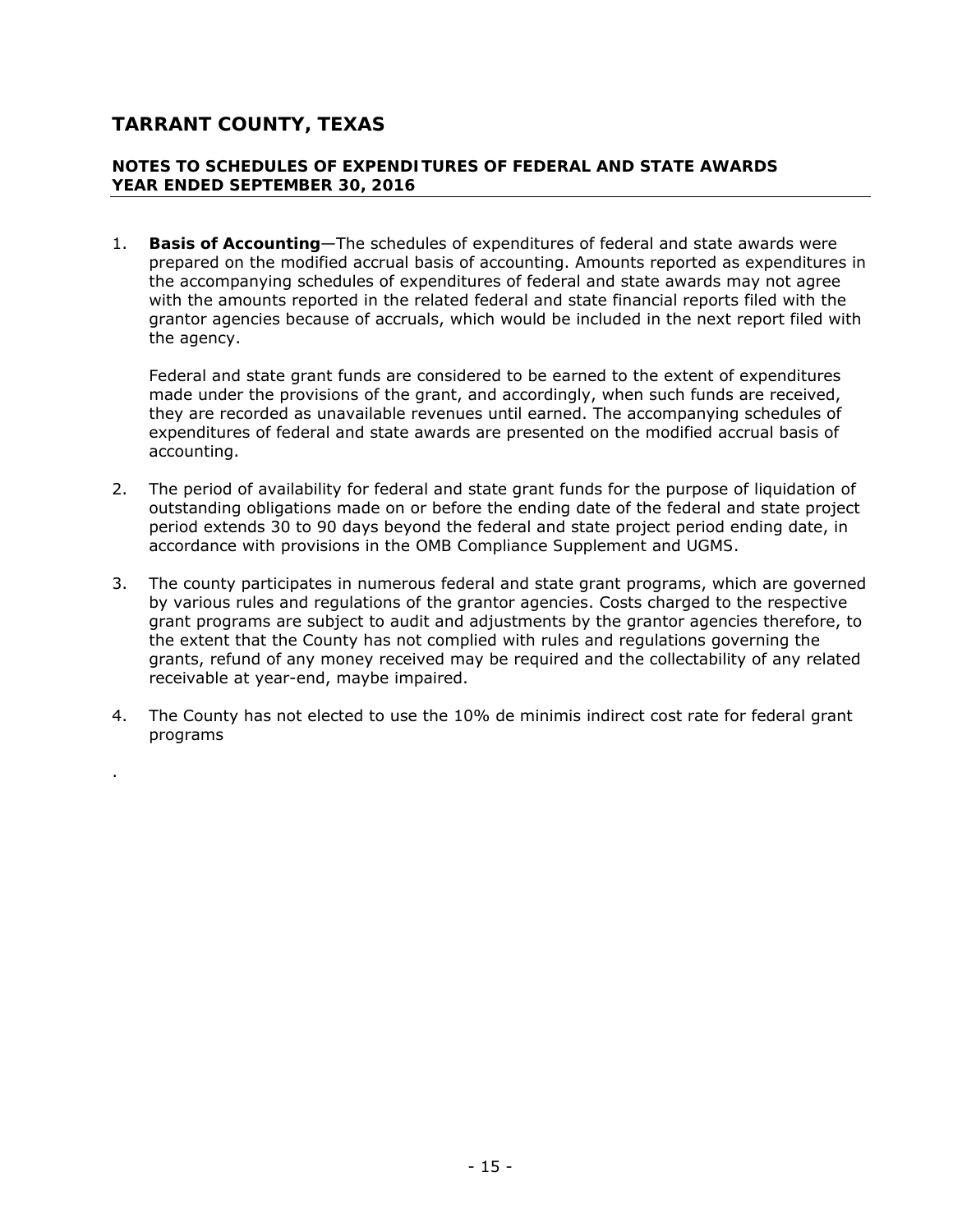#### **SCHEDULE OF FINDINGS AND QUESTIONED COSTS FOR THE YEAR ENDED SEPTEMBER 30, 2016**

#### **Section I—Summary of Auditors' Results**

- Financial Statements
	- Type of auditors' report issued on whether financial statements were prepared in accordance with GAAP: Unmodified
	- Internal control over financial reporting:
		- o Material weakness(es) identified?  $\qquad \qquad \qquad$  yes  $\qquad \qquad \times$  no
		- o Significant deficiency(ies) identified?  $\frac{\ }{\ }$  yes  $\frac{X}{X}$  none reported
	- Noncompliance material to financial statements noted?  $\qquad \qquad \qquad$  yes  $\qquad \underline{X}$  no
- Federal Awards
	- Internal control over major programs:
		- o Material weakness(es) identified? \_\_\_\_\_ yes  $\frac{X}{X}$  no
		- o Significant deficiency(ies) identified?  $X$  yes \_\_\_\_ none reported
	- Type of auditors' report issued on compliance for major programs: Unmodified
	- Any audit findings disclosed that are required to be reported in accordance with 2CFR200.516(1)? X yes \_\_\_\_ no
	- Identification of major federal programs:
		- o 14.218 Community Development Block Grants/Entitlement Grants—41st Year
		- o 14.239 Home Investment Partnerships Program
		- o 14.267 Continuum of Care Program
		- o 93.566 Refugee and Entrant Assistance-State Administered Programs
		- o 93.914 HIV Emergency Relief Project Grants
	- Dollar threshold used to distinguish between type A and type B programs: \$1,668,068
	- Auditee qualified as low-risk auditee? \_\_X\_\_ yes \_\_\_no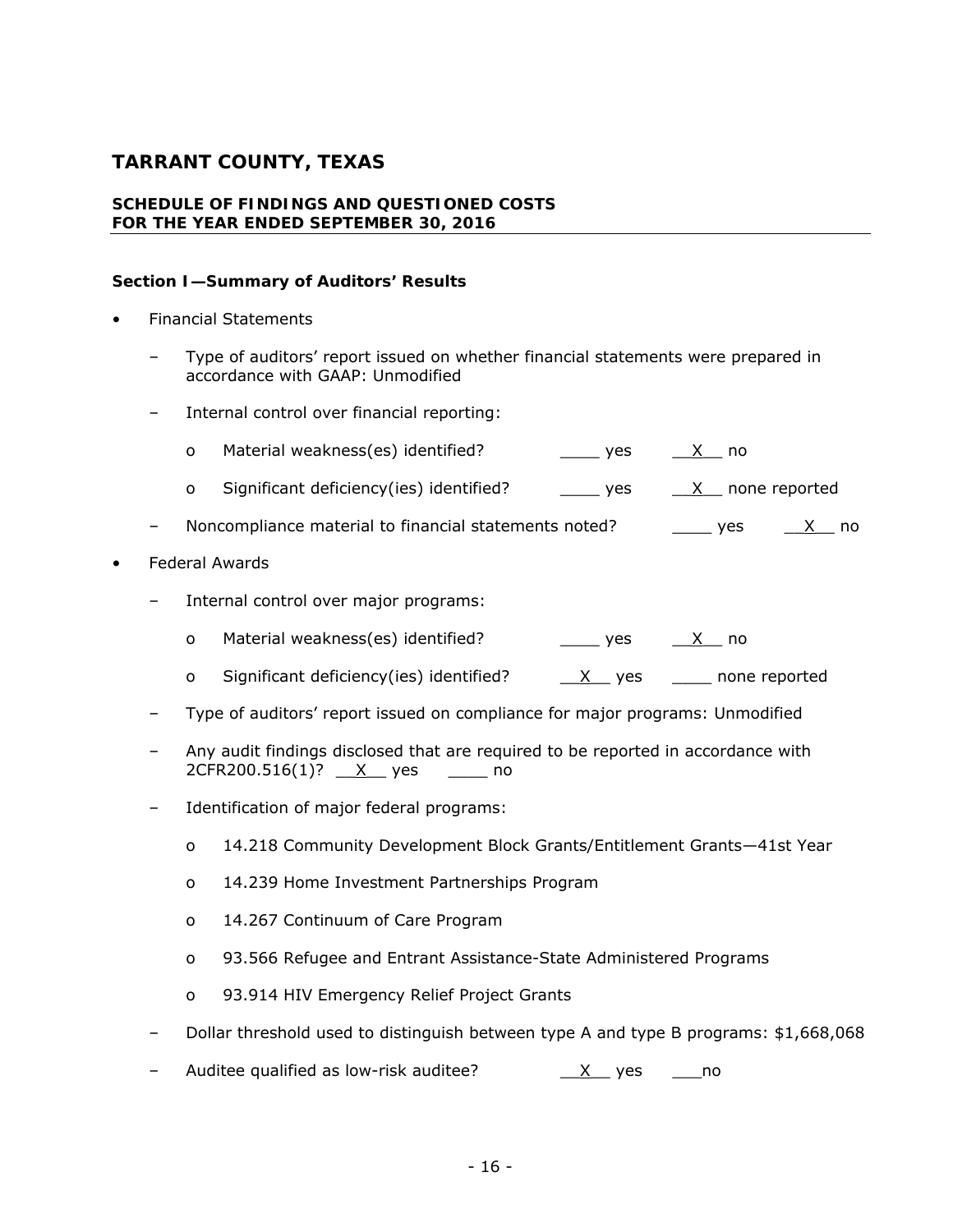- State Awards
	- Internal control over major programs:
		- o Material weakness(es) identified?  $\qquad \qquad \qquad \qquad$  yes  $\qquad \times \qquad$  no
		- o Significant deficiency(ies) identified that are not considered to be material weakness(es)?  $\underline{X}$  yes \_\_\_ none reported
	- Type of auditors' report issued on compliance for major programs: Unmodified
	- Any audit findings disclosed that are required to be reported in accordance with UGMS?  $X$  yes \_\_\_\_ no
	- Identification of major programs:
		- o Veterans Court Project
		- o State Services
		- o Highway Planning & Construction—Courtesy Patrol Program
		- o HIV Prevention Activities-Health Department Based (HIV Prevention)
		- o Indigent Defense Formula Grant
		- o Local Initiatives Projects—Emissions Task Force
	- Dollar threshold used to distinguish between type A and type B programs: \$300,000
	- Auditee qualified as low-risk auditee?  $\underline{\hspace{1cm}}\underline{\hspace{1cm}}\underline{\hspace{1cm}}\underline{\hspace{1cm}}$  yes  $\underline{\hspace{1cm}}$  no

#### **Section II—Financial Statements Findings**

None reported.

#### **Section III—Award Findings and Questioned Costs**

#### **2016-001 CFDA 93.914 HIV Emergency Relief Project Grants (Ryan White HIV/AIDS Program Part A)—Department of Health and Human Resources (HHS) (All Contracts, All Years)**

#### **Contract #2016-001323 State Services—Department of State Health and Human Services (DSHS)**

#### *Eligibility—Significant Deficiency in Controls and Non-Compliance with Grant Requirements*

*Criteria*—For CFDA 93.914 HIV Emergency Grant, in accordance with 42 USC 300ff-15(a)(7)(A), "Eligible beneficiaries are individuals or families of individuals with HIV/AIDS. To the maximum extent practicable, services are to be provided to eligible individuals regardless of their ability to pay for the services and their current or past health condition." The Health Resources and Services Administration (HRSA), an organization of the U.S. Department of Health and Human Resources, goes further to define what documentation is required to determine eligibility with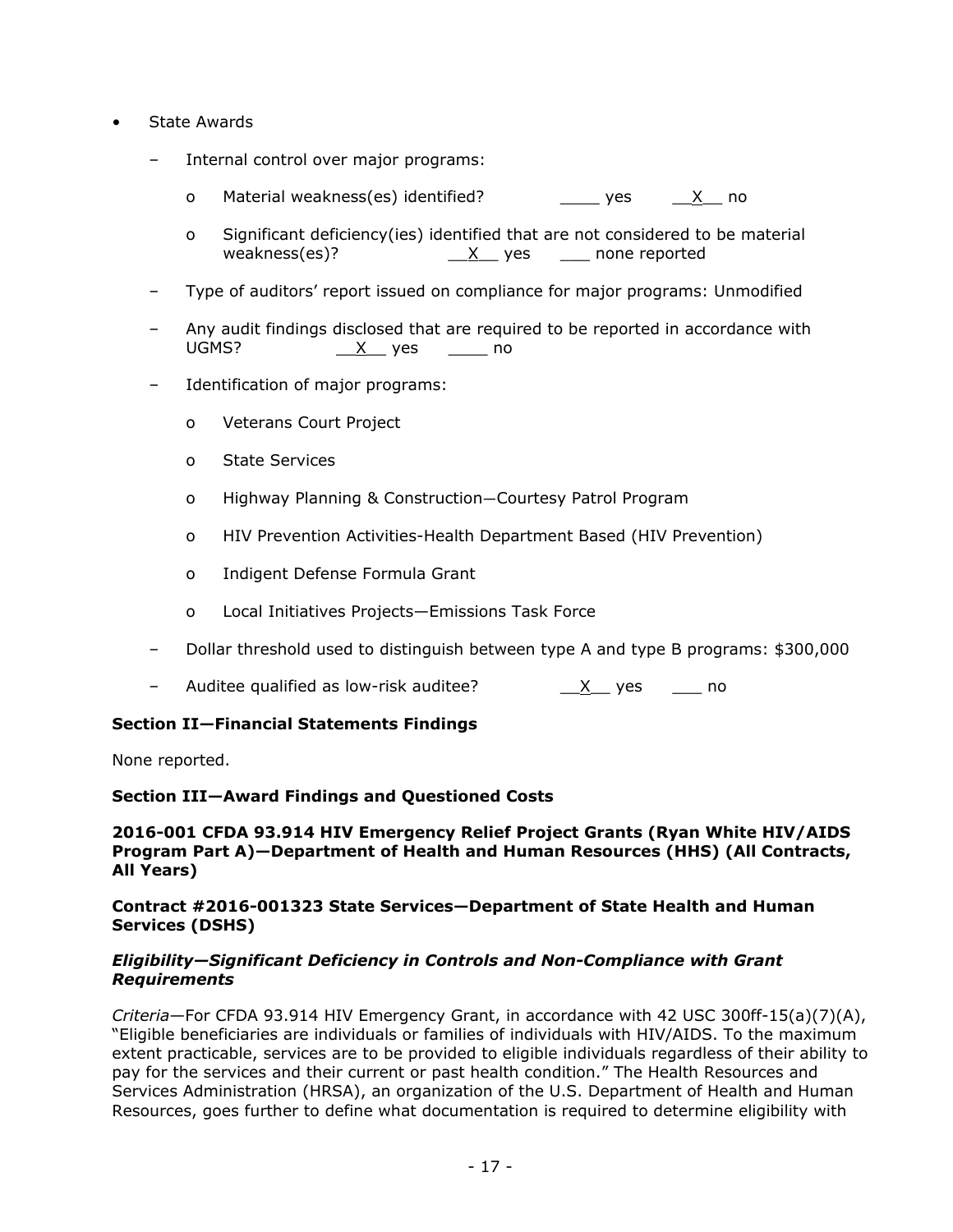the circular "HIV/AIDS Bureau, Division of Metropolitan HIV/AIDS Programs and Division of State HIV/AIDS Programs National Monitoring Standards for Ryan White Part A and Part B Grantees: Universal—Part A and B." In this circular HRSA states "Documentation of eligibility determination required in client records, with copies of documents (e.g. *proof of HIV status, proof of residence, proof of income eligibility based on income limit…, proof of insurance, uninsured or underinsured)*." All documentation is required to determine eligibility.

For State Service, the "Eligibility to Receive HIV Services" (220.001) policy from Department of State Health Services (DSHS) found on their main webpage, states for determining eligibility the County must obtain/retain the following documentation, which are *proof of HIV status, residency, and income*.

Both HRSA and DSHS states at every six months, eligibility must be reevaluated through a recertification, meaning the patient must provide updated documentation, or sign a selfattestation that no changes have occurred with their HIV diagnosis, Texas residency, insurance status, or income since initial eligibility determination. But after twelve months from the date eligibility was first determined, the patient must provide new documentation for re-determining eligibility.

*Condition*—The Tarrant County Preventive Medicine Clinic provided patients with services that were charged to HIV Emergency (Ryan White Part A) or State Services when the patient either presented out of date documentation or the documentation became non-compliant by being out of date due to the passage of time.

#### *Questioned Costs*—N/A

*Context*—1 out of 40 random selections for HIV Emergency (Ryan White Part A) and 1 out of 40 selections for State Services that contained an instance where a patient received medical assistance a year beyond the eligibility determination, without documentation of redetermination.

*Effect*—Without obtaining the proper documentation, there is a potential for an ineligible individual to receive grant-funded services.

*Cause*—There appears to be a lack of a sufficient review of the patients' files to ensure all documentation was provided and was not out of date.

*Recommendation*—HIV Emergency and State Service management should regularly review the patient files to ensure patient information is not out of date.

*Views of Responsible Officials*—See Corrective Action Plan.

#### **2016-002 Contract #2016-001323 HIV Prevention Activities-Health Department Based (HIV Prevention)—Department of State Health and Human Services (DSHS)**

#### *Reporting: Significant Deficiency in Controls and Non-Compliance with Grant Requirements*

*Criteria*—In accordance with the DSHS contract, Tarrant County must submit an "Activity Report," detailing the impact the funds of this program had on the community. This report is due March 28, 2016, September 30, 2016, and January 31, 2017. This report describes various programmatic performance for the required period.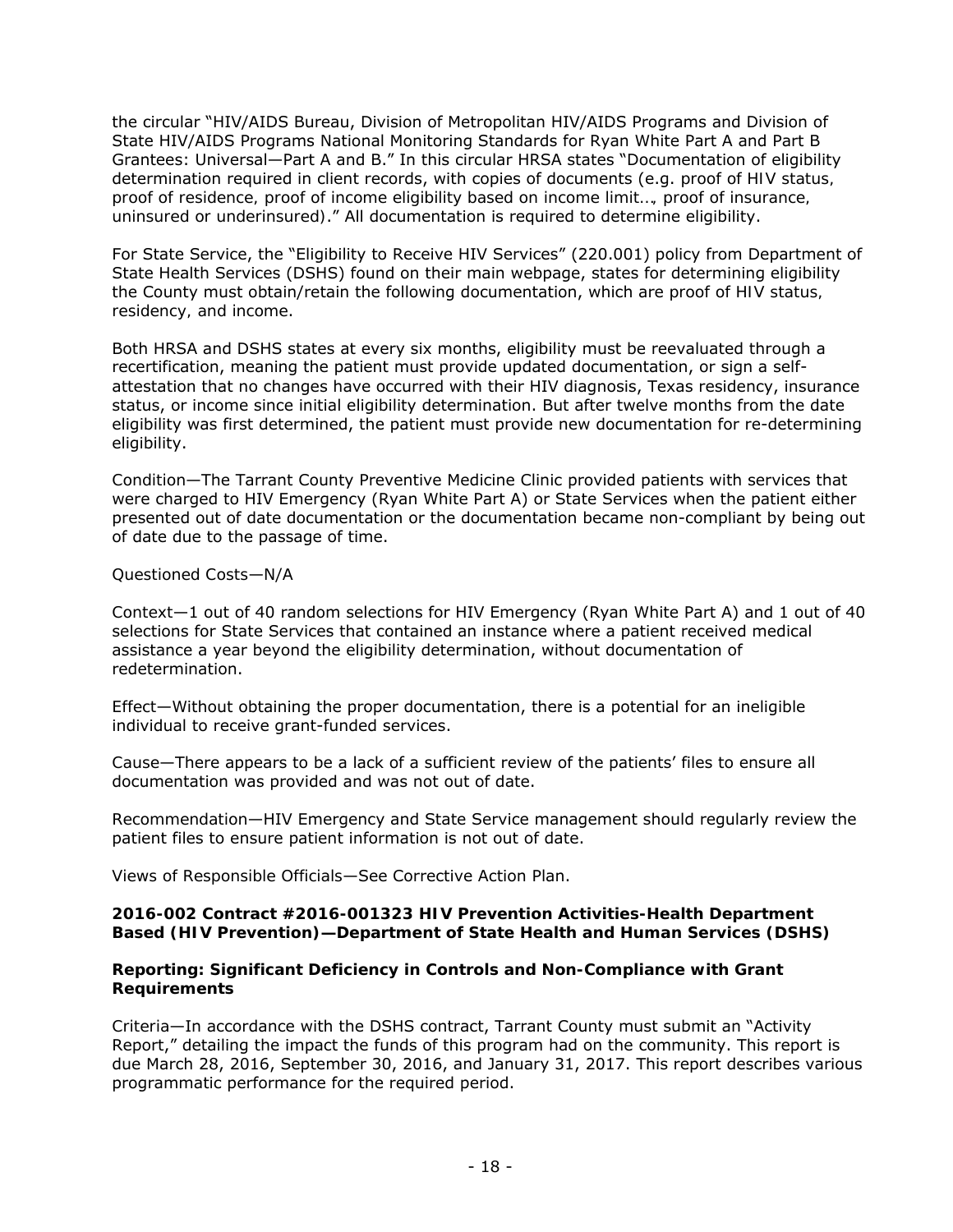*Condition*—During our testing of the non-financial reporting requirements, the various numbers presented in the two Comprehensive Activity Reports that were submitted during FY16 did not agree to the underlying data. The differences between the amounts reported and the underlying data amounts for each report are listed below:

| Report                                  | Due Date              | Criteria                                                                                                   | Amount<br>Reported      | Underlying<br>Data       |
|-----------------------------------------|-----------------------|------------------------------------------------------------------------------------------------------------|-------------------------|--------------------------|
| Comprehensive<br><b>Activity Report</b> | March 28,<br>2016     | At least 75% of clients<br>testing for HIV will<br>receive results                                         | 1,163/1,168<br>or 99.5% | 1,164/1,167<br>or 99.74% |
|                                         |                       | At least 95% of clients<br>testing will receive<br>results counseling                                      | 1,163/1,168<br>or 99.5% | 32/32 or<br>100%         |
|                                         |                       | HCV testing positive                                                                                       | 11                      | 9                        |
|                                         |                       | Condom Distribution-A<br>minimum of 66,700<br>condoms will be<br>distributed by<br>January 31, 2017        | 73,802                  | 45,560                   |
|                                         |                       | Condom Distribution-A<br>minimum of 33<br>distribution sites will be<br>established by<br>January 31, 2017 | 32                      | 36                       |
|                                         |                       |                                                                                                            |                         |                          |
| Comprehensive<br><b>Activity Report</b> | September 30,<br>2016 | At least 75% of clients<br>testing for HIV will<br>receive results                                         | 2,019/2,010<br>or 99.5% | 2,005/2,013<br>or 99.6%  |
|                                         |                       | At least 95% of clients<br>testing will receive<br>results counseling                                      | 2,019/2,010<br>or 99.5% | 65/65 or<br>100%         |
|                                         |                       | HCV testing positive                                                                                       | 11                      | 9                        |
|                                         |                       | Condom Distribution-A<br>minimum of 66,700<br>condoms will be<br>distributed by<br>January 31, 2017        | 64,042                  | 102,012                  |
|                                         |                       | Condom Distribution-A<br>minimum of 33<br>distribution sites will be<br>established by<br>January 31, 2017 | 41                      | 94                       |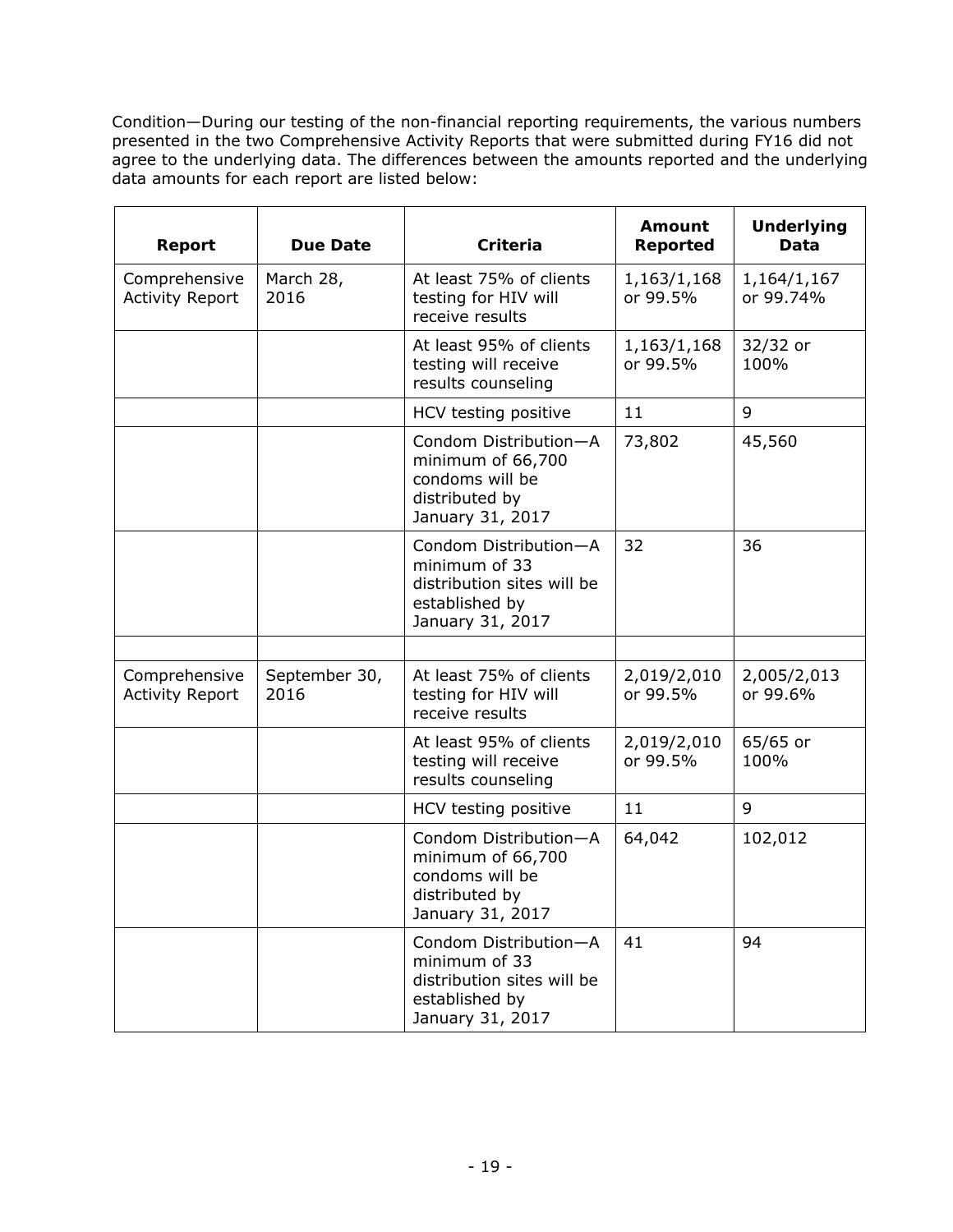#### *Questioned Costs*—N/A

*Context*—2 out of the 2 reports were not accurately prepared from the underlying supporting information in the County's records.

*Effect*—Improper data reported to the grantor may impact the possible evaluation by the grantor of further continuance or additional funding of the program.

*Cause*—There appeared to be a lack of sufficient review to ensure the programmatic reporting is complete and accurate.

*Recommendation*—Management should implement a plan to have separate individuals gather/compile and review the compilation of the report for completeness and accuracy. Having one individual in charge of both responsibilities creates an opportunity for potential inaccuracies.

*View of Responsible Officials*—See Corrective Action Plan.

#### **2016-003 Home Investment Partnership Program Grant (CFDA 14.239)—Community Development Department (CDD) (All Contracts, All Years)**

#### *Reporting: Significant Deficiency in Controls and Non-Compliance with Grant Requirements*

*Criteria*—In accordance with 2016 Compliance Supplement, Part 4—Agency Program Requirements, the County must submit a performance report HUD 60002, Section 3 Summary Report, Economic Opportunities for Low and Very Low-Income Persons, (OMB No. 2529-0043). Form HUD-60002 has three parts which are to be completed for all programs covered by Section 3. Part I relates to employment and training, Part II of the form relates to contracting, and Part III summarizes recipients' efforts to comply with Section 3. Where the program providing assistance requires an annual performance report, this Section 3 report is to be submitted at the same time the program performance report is submitted. As such, the County submits a Consolidated Annual Performance and Evaluation Report (CAPER) to the Department of Housing and Urban Development ("HUD") every year, and thus, the HUD 60002 shall utilize the same submission date (90 days after the grant's effective close out date).

Also, in accordance with HUD's instructions, the HUD 60002 "is to be used to report annual accomplishments regarding employment and other economic opportunities provided to low and very low-income persons under Section 3 of the Housing and Urban Development Act of 1968. The Section 3 regulations apply to any public and Indian Housing programs that receive: (1) development assistance pursuant to Section 5 of the U.S. Housing Act of 1937; (2) operating assistance pursuant to Section 9 of the U.S. Housing Act of 1937; or (3) modernization grants pursuant to Section 14 of the U.S. Housing Act of 1937 and to recipients of housing and community development assistance in excess of \$200,000 expended for: (1) housing rehabilitation (including reduction and abatement of lead-based paint hazards); (2) housing construction; or (3) other public construction projects; and to contracts and subcontracts in excess of \$100,000 awarded in connection with the Section-3-covered activity."

*Condition*—During our testing of the non-financial reporting requirements, we noted that the performance report HUD 60002 was not submitted to HUD during FY 2016. As the County completed a project (#3201) in excess of \$100,000, form HUD 60002 should have been submitted to HUD during FY 2016.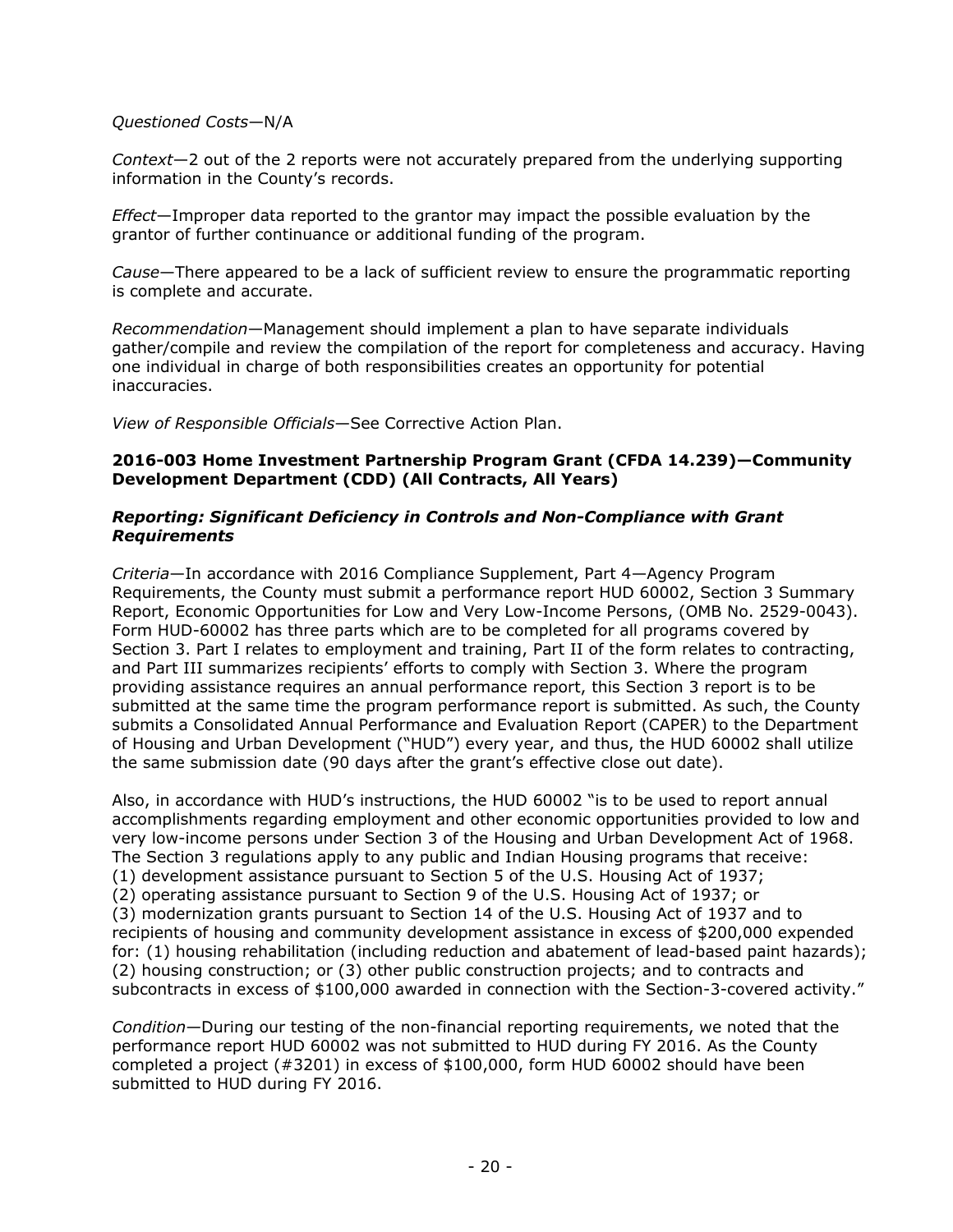#### *Questioned Costs*—N/A

*Context*—1 annual performance report was not timely submitted to HUD.

*Effect*—Inadequate performance reporting can hinder program assessment by the grantor.

*Cause*—The County failed to submit the HUD 60002 report during FY 2016 for one of the projects in excess of \$100,000.

*Recommendation*—Management should have a reminder in place to alert them when a report due date is approaching.

*Views of Responsible Officials*—See Corrective Action Plan.

#### **2016-004 Local Initiatives Projects—Emissions Task Force (Contract # 582-8-89958)**

#### *Reporting: Significant Deficiency in Controls and Non-Compliance with Grant Requirements*

*Criteria*—Per the grant contract, a Quality Arrest Report (QAR) is required to be submitted on a monthly basis after 15 days from the end of the month. The Quality Arrest Report is prepared by the Emissions Task Force Sergeant and reviewed by the Emission Task Force Commander to ensure completeness and accuracy of the report.

*Condition*—The QAR was prepared and review by the same employee, the Emission Task Force Commander. Also, during our compliance testing of the QAR, the County was not able to provide documentation support for the information summarized within the QAR.

#### *Questioned Costs*—N/A

*Context*—4 out of 12 random selections of quality arrest reports were not properly reviewed prior to being submitted and the supporting documentation was not available for review.

*Effect*—Failure to have segregation of duties in place could lead to a report being improperly prepared. Further, the lack of adequate supporting documentation does not allow for the report to be properly reviewed retroactively or verified through audit procedures when necessary.

*Cause*—The County failed to have segregation of duties due to improper staffing. Also, the supporting documentation was not maintained in a manner that is readily available to support the QARs.

*Recommendation*—Management should implement additional procedures to always include a report reviewer to ensure the QAR is reviewed and properly supported prior to being submitted.

*Views of Responsible Officials*—See Corrective Action Plan.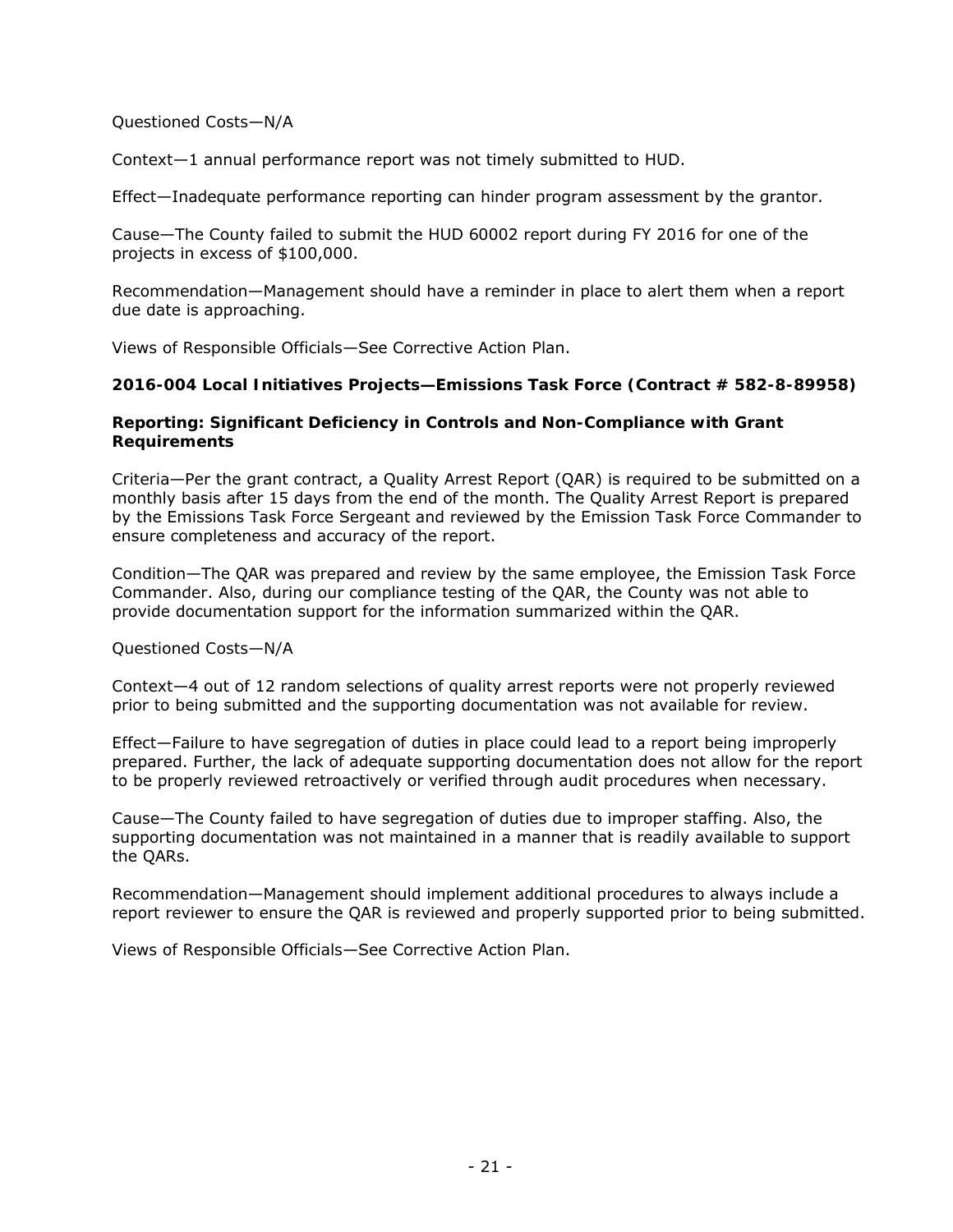#### **CORRECTIVE ACTION PLAN (AS PREPARED BY COUNTY MANAGEMENT) FOR THE YEAR ENDED SEPTEMBER 30, 2016**

#### **2016-001 CFDA 93.914 HIV Emergency Relief Project Grants (Ryan White HIV/AIDS Program Part A)—Department of Health and Human Resources (HHS)**

**Contract #2016-001323 State Services—Department of State Health and Human Services (DSHS) (Ryan White HIV/AIDS Program Part B)** 

*Eligibility—Significant Deficiency in Controls and Non-Compliance with Grant Requirements* 

*Recommendation*—HIV Emergency and State Service management should regularly review the patient files to ensure patient information is not out of date.

*Responsible Party*—Ann Salyer-Caldwell, Deputy Director Public Health

*Corrective Action Plan*—Patient proof of income, residency and ID are checked upon each visit to the clinic. Appointment reminders are made the day before the appointment and any documents needed are requested to be brought to the visit. If the patient does not bring the items requested, they may be rescheduled in order to obtain them or will be seen at the clinic if the clinic supervisor or clinician deems it necessary.

The Preventative Medicine Clinic is seeking guidance from the Tarrant County HIV Administrative Agency, the North Central Texas Planning Council and the Texas Department of State Health Services to discuss consistent gaps in patient documentation and possible ramifications of denying services until resolved. Additionally, we will consider the use of selfattestations, as this is an allowable though not preferred method for the State program for sixmonth recertification.

*Expected Completion Date*—September 30, 2017

#### **2016-002 Contract #2016-001323 HIV Prevention Activities-Health Department Based (HIV Prevention)—Department of State Health and Human Services (DSHS)**

#### *Reporting: Significant Deficiency in Controls and Non-Compliance with Grant Requirements*

*Recommendation*—Management should implement a plan to have separate individuals gather/compile and review the compilation of the report for completeness and accuracy. Having one individual in charge of the responsibilities creates an opportunity for potential inaccuracies.

*Responsible Party*—Sandra Sentell, Operations Manager Public Health

*Corrective Action Plan*—Adult Health Services will utilize a sign-off form to document that separate individuals are preparing the report and reviewing it for completeness and accuracy. The HIV Prevention Supervisor will prepare the report. The Operations Manager will review it for completeness and accuracy. Additionally, the Division Manager will give a final review before the report is submitted.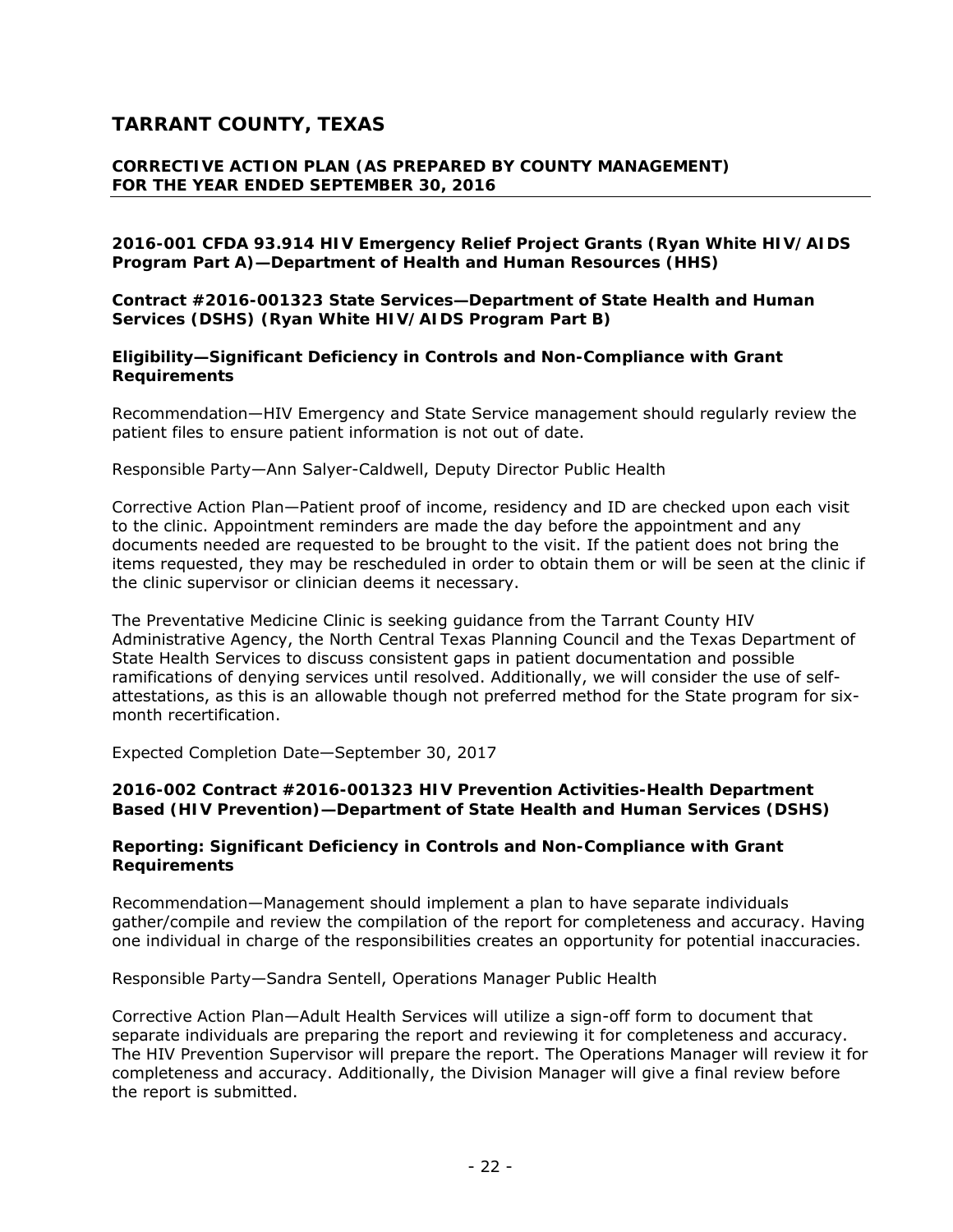#### *Expected Completion Date*—July 29, 2017

#### **2016-003 Home Investment Partnership Program Grant (CFDA 14.239)—Community Development Department (CDD)**

#### *Reporting: Significant Deficiency in Controls and Non-Compliance with Grant Requirements*

*Recommendation*—Management should have a reminder in place to alert them when a report due date is approaching.

*Responsible Party*—Patricia Ward, Director of Community Development

*Corrective Action Plan*—There were no HOME construction contracts in an amount greater than \$100,000 during this reporting period. Contracts were for CHDO set-aside and single-family housing rehabilitation (less than \$25,000).

Tarrant County Community Development will document the files and submit the Annual Section 3 Summary Report to HUD stating \$0 expended in Part II: Contracts Award Section.

*Expected Completion Date*—May 24, 2017

**2016-004 Local Initiatives Projects—Emissions Task Force (Contract # 582-8-89958)** 

#### *Reporting: Significant Deficiency in Controls and Non-Compliance with Grant Requirements*

*Recommendation*—Management should implement additional procedures to always include a report reviewer to ensure the QAR is reviewed and properly supported prior to being submitted.

#### *Responsible Party*—Monty Gage, Commander Emissions Enforcement Task Force

*Corrective Action Plan*—Changes have been made to the statistics tracking spreadsheet to now include the arrest dates so it will correspond to relevant case numbers. The DPS report form has also been altered to include the personnel numbers of staff assigned to the Task Force, all case numbers related to investigations, charges filed and arrests made during the reporting period. These changes will allow for immediate retrieval of supporting documentation to allow the report to be reviewed or verified through audit procedures. Signature lines have been added for the preparer, a reviewer and the Chief's approval to document segregation of duties.

Expected Completion Date—May 23, 2017